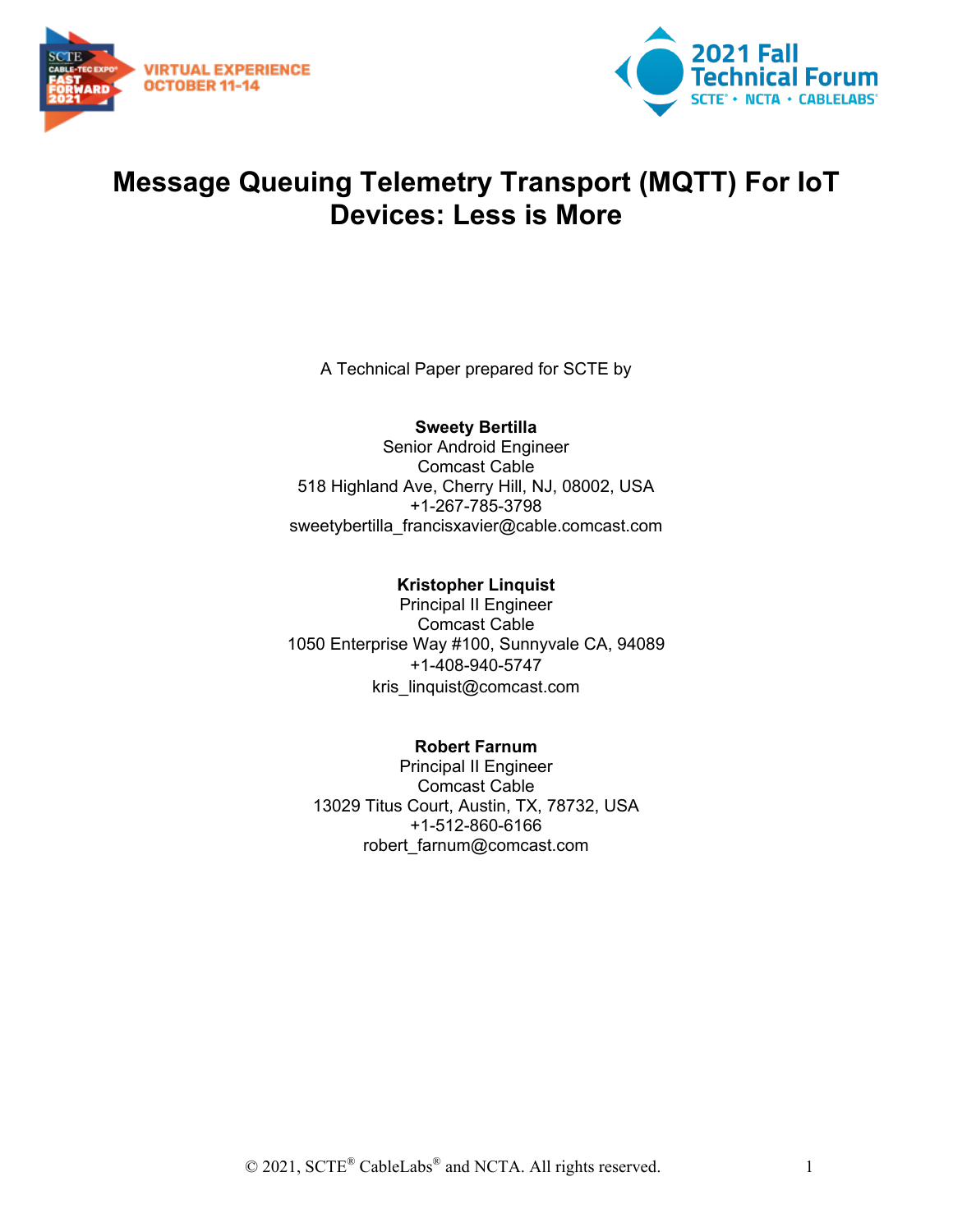

**Title** 



# **Table of Contents**

#### **Page Number**

| 1.                             |      |                                                                            |  |  |  |
|--------------------------------|------|----------------------------------------------------------------------------|--|--|--|
| 2.                             |      |                                                                            |  |  |  |
| 3 <sub>1</sub>                 |      |                                                                            |  |  |  |
|                                | 3.1. |                                                                            |  |  |  |
|                                | 3.2. |                                                                            |  |  |  |
|                                |      | 3.2.1.                                                                     |  |  |  |
|                                |      | 3.2.2.                                                                     |  |  |  |
|                                |      | 3.2.3.                                                                     |  |  |  |
|                                |      | 3.2.4                                                                      |  |  |  |
| 4 <sub>1</sub>                 |      |                                                                            |  |  |  |
|                                | 4.1. |                                                                            |  |  |  |
|                                | 4.2. |                                                                            |  |  |  |
|                                | 4.3. |                                                                            |  |  |  |
|                                | 4.4. |                                                                            |  |  |  |
| 5.                             |      |                                                                            |  |  |  |
|                                | 5.1. |                                                                            |  |  |  |
|                                | 5.2. |                                                                            |  |  |  |
| 6.                             |      | MQTT versus other messaging protocols for client-platform communication 18 |  |  |  |
|                                | 6.1. |                                                                            |  |  |  |
|                                | 6.2. |                                                                            |  |  |  |
|                                |      | 6.2.1.                                                                     |  |  |  |
|                                |      | 6.2.2.                                                                     |  |  |  |
|                                | 6.3. |                                                                            |  |  |  |
|                                |      | 6.3.1.                                                                     |  |  |  |
|                                |      | 6.3.2.                                                                     |  |  |  |
|                                | 6.4. |                                                                            |  |  |  |
|                                |      | 6.4.1.                                                                     |  |  |  |
|                                |      | 6.4.2.                                                                     |  |  |  |
|                                | 6.5. |                                                                            |  |  |  |
|                                |      | 6.5.1                                                                      |  |  |  |
|                                |      | 6.5.2.                                                                     |  |  |  |
|                                | 6.6. |                                                                            |  |  |  |
|                                |      | 6.6.1.                                                                     |  |  |  |
|                                |      | 6.6.2.                                                                     |  |  |  |
|                                | 6.7. |                                                                            |  |  |  |
| $7_{\scriptscriptstyle{\sim}}$ |      |                                                                            |  |  |  |
| 8.                             |      |                                                                            |  |  |  |
| 9.                             |      |                                                                            |  |  |  |

## **List of Figures**

#### **Title Page Number**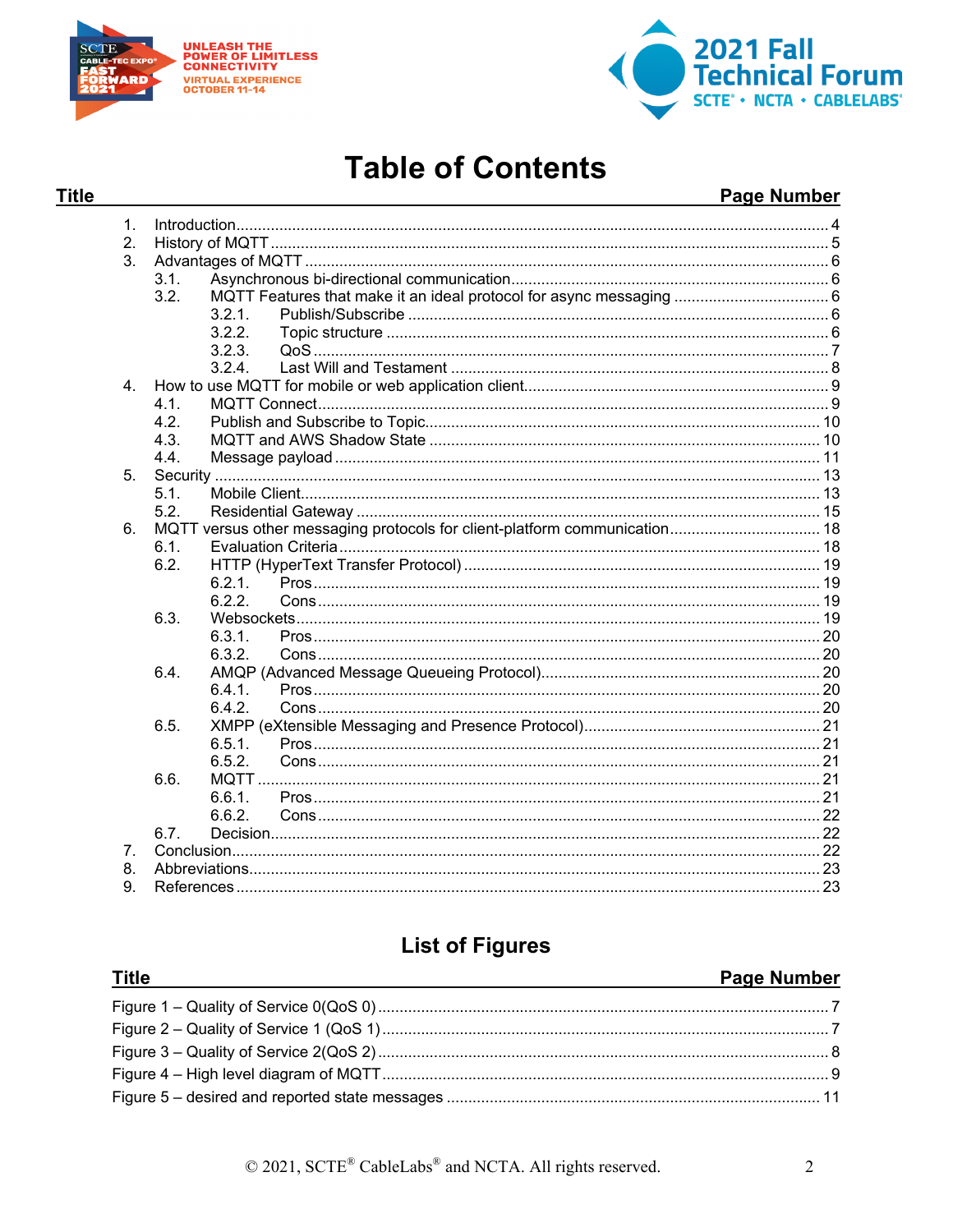



# **List of Tables**

| <b>Title</b> | <b>Page Number</b> |
|--------------|--------------------|
|              |                    |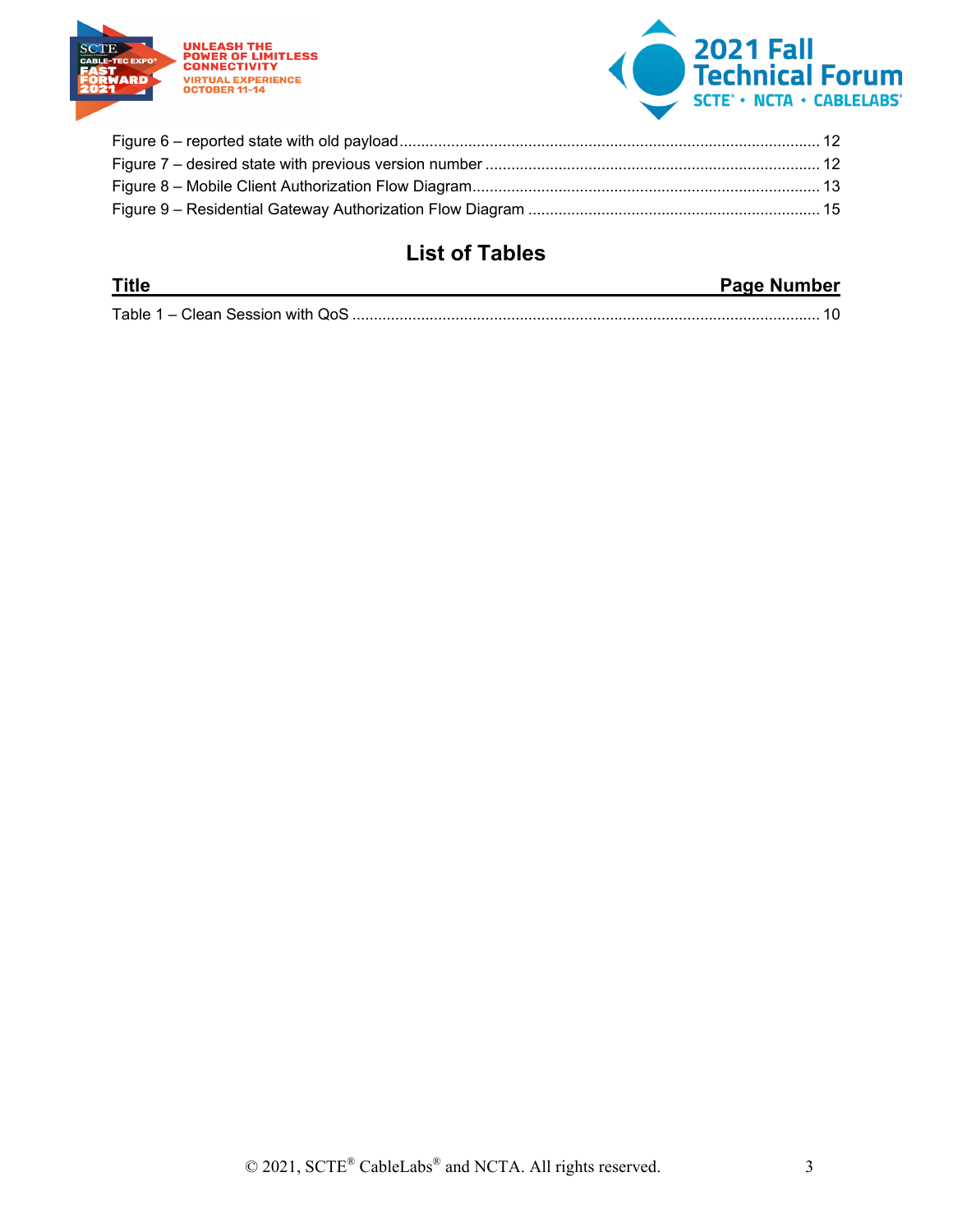



# <span id="page-3-0"></span>**1. Introduction**

Message Queuing Telemetry Transport (MQTT) is a well-designed, lightweight messaging protocol that can be used for communication between mobile clients, microservices, and IoT devices. Unlike HTTP (Hypertext Transfer Protocol) and other messaging protocols, MQTT is a low bandwidth, low latency alternative for IoT device transmissions, which is far more suitable because these devices may operate within tiny bandwidth, power, and transmission footprints. MQTT uses publish/subscribe operations to exchange data between client and server -- meaning an IoT device (or any other client) "subscribes" to a topic and asynchronously receives messages when data is published on that topic.

Also, unlike HTTP, this method saves a substantial amount of time previously spent on polling, which makes updates occur more quickly and smoothly. The lightweight nature of MQTT helps the end user – or customer - receive messages even when they are in low bandwidth situations, such as when traveling in areas with limited connectivity. Quality of Service (QoS) features supported by MQTT help clients opt into the level of service based on network reliability.

In this paper, attendees will learn how and why Comcast opted to adopt the MQTT protocol in customerfacing applications such as the Xfinity Application when connecting and bridging communications with IoT devices such as Philips Hue, LIFX, Ecobee, August door looks, and other Zigbee devices (via a Residential Gateway) using the AWS IoT Core as the MQTT message broker.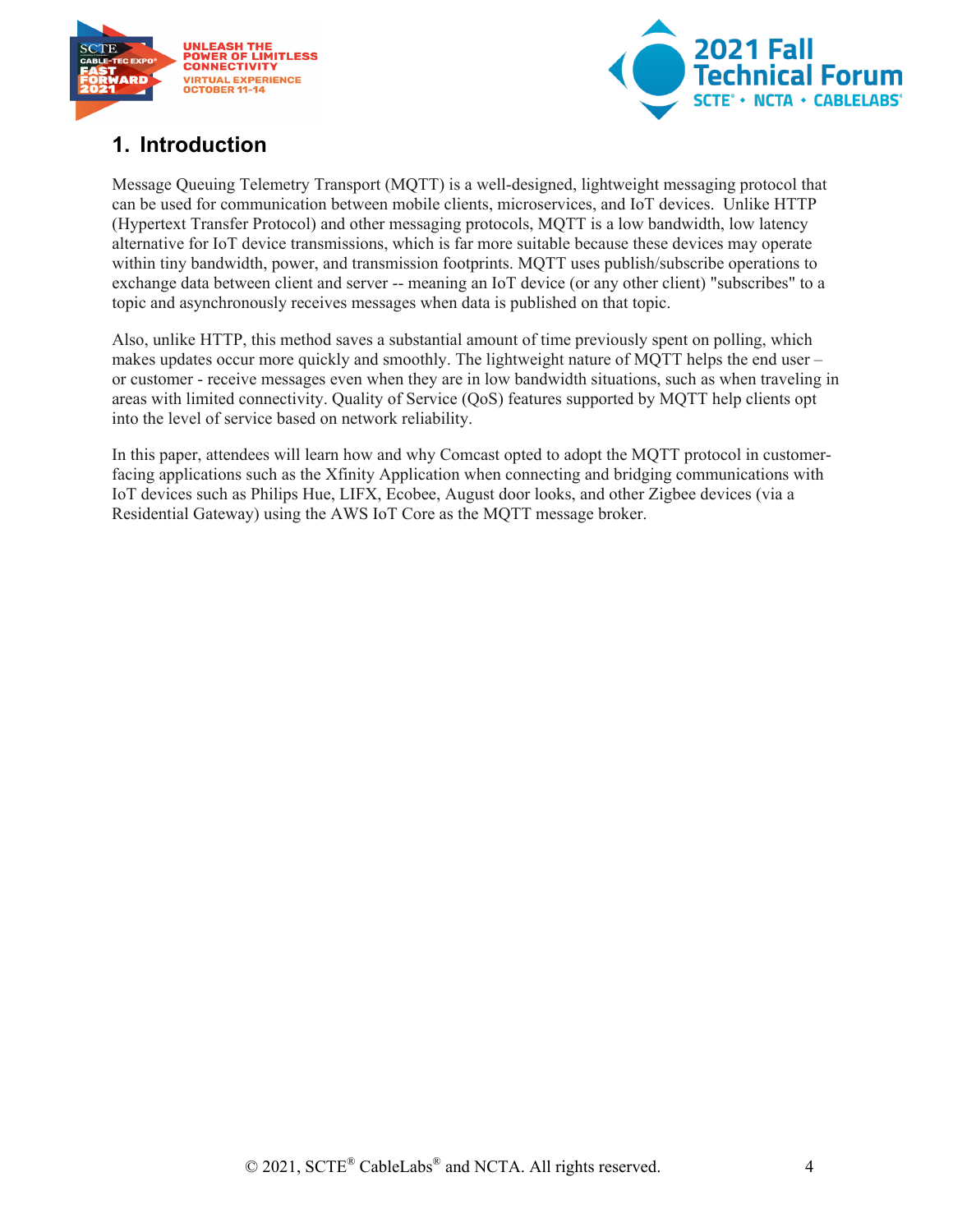



# <span id="page-4-0"></span>**2. History of MQTT**

MQTT was created in 1999 by Andy Standford-Clark (IBM) and Alen Nipper (Arcom, now Eurotech) as part of the IBM MQ series of products. The goal was to invent a new protocol for connecting oil pipelines over unreliable satellite networks. In 2011, IBM and Eurotech donated MQTT to the proposed Eclipse project called Paho. In 2013, MQTT version 3.1 was submitted to OASIS (Organization for the Advancement of Structured Information Standards). On October 29, 2014, MQTT 3.1 was approved. Since then, MQTT 3.1.1, currently the most supported version, was ratified in 2016, and MQTT 5.0, which supersedes MOTT 3.1.1, was ratified in 2019. MOTT is also published as an ISO/IEC 20922 standard reference.

A frequent question concerning MQTT that arises is, "What does the acronym stand for?" The answer is debatable. Given its source, the "MQ" in "MQTT" is historically based on the name of the IBM "MQ" Series product line. Others say "MQ" means message queueing - but this is a misnomer, as MQTT is not a message queue, but *can* queue messages for clients. Unfortunately, the OASIS technical committee named itself "OASIS Message Queuing Telemetry Transport Technical Committee". This is likely the source of the acronym's more common definition. In any case, the messaging protocol is no longer really an acronym, but is simply recognized by the letters "MQTT."

Given the maturity and design of MQTT as a lightweight messaging protocol, it has been widely adopted for MTM (machine to machine) communications for industrial, messenger, and IoT applications. MQTT's ability to keep bandwidth requirements to a minimum -- while dealing with high latency, unreliable networks, small footprint devices, and low power consumption -- has made it an excellent choice for communications over a variety of networks between clients and/or devices with high cardinality to cloud-based platforms.

Other protocols, such as, HyperText Transfer Protocol (HTTP), Advance Message Queuing Protocol (AMQP), eXtensible Messaging and Presence Protocol (XMPP), or Websockets, while often considered as potential solutions, have fallen short of meeting some of the basic selection criteria. MQTT continues to edge out other options because of its nature as a lightweight, asynchronous, bi-directional, secure, efficient, reliable, publish/subscribe, and data-agnostic messaging protocol.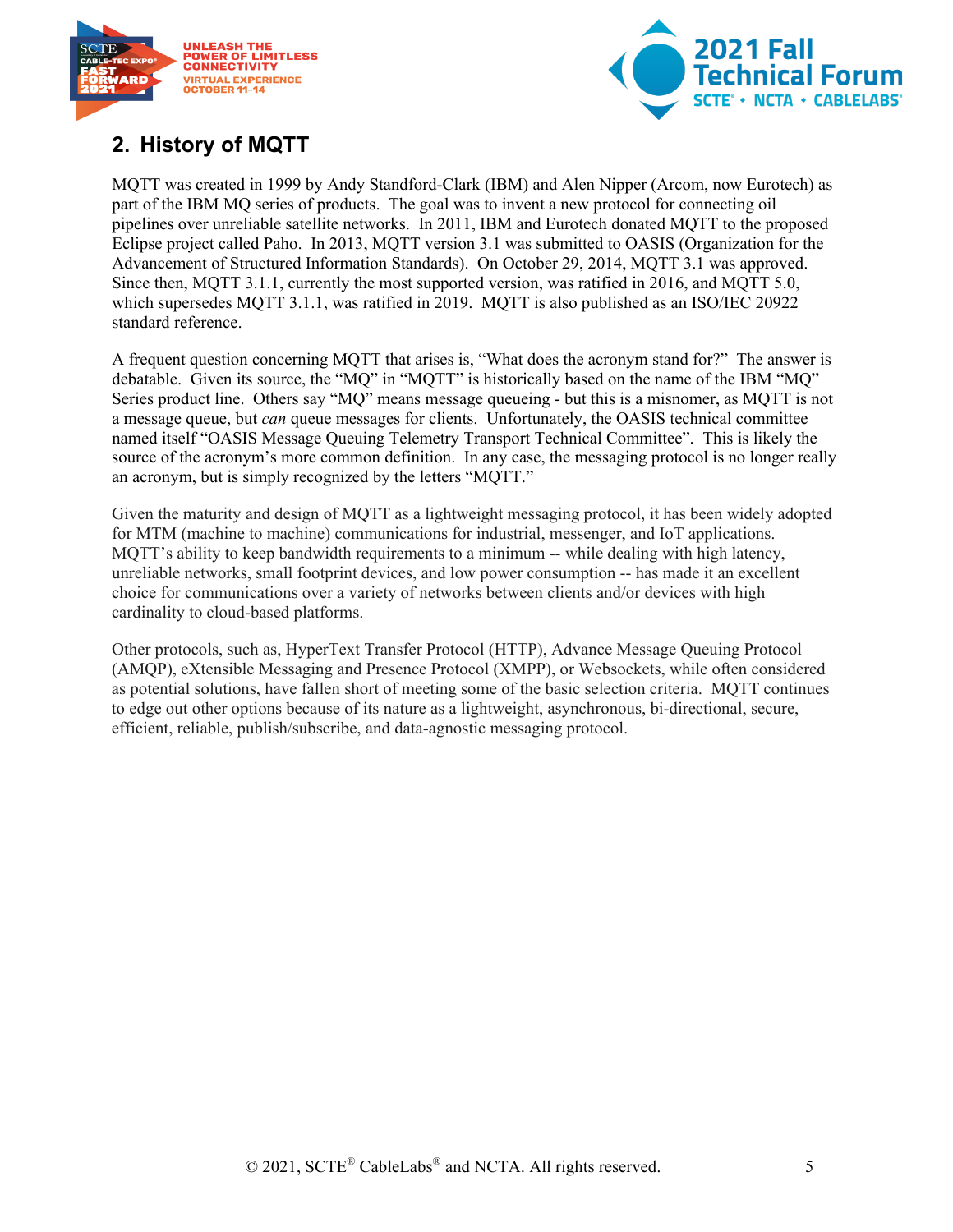



# <span id="page-5-0"></span>**3. Advantages of MQTT**

### <span id="page-5-1"></span>**3.1. Asynchronous bi-directional communication**

Asynchronous APIs matter in that they can provide significant performance and responsiveness in client-server communications. This mechanism is inherently *non-blocking,* which means that an application does not need to wait for a response in order to proceed. In the context of an application showing the status of IoT devices, a list of devices can be shown – and updates to their status will be received as devices report them, rather than pausing to wait for all devices to respond.

Messages can also be pushed directly to the client without an explicit request. Downstream microservices can choose to directly send updates to a client application – an ability they may not have had if they communicate only to an upstream synchronous API. This is useful for status reporting, user messaging, and more.

For asynchronous APIs to work, the client must maintain a persistent connection with the server.

#### <span id="page-5-3"></span><span id="page-5-2"></span>**3.2. MQTT Features that make it an ideal protocol for async messaging**

#### *3.2.1. Publish/Subscribe*

MQTT uses a publisher / subscriber messaging pattern to provide a framework for exchanging messages between publishers (producers) and subscribers (consumer clients). A publisher can send a message and it will automatically be routed – via the MQTT message broker – to any client subscribed to that topic.

#### <span id="page-5-4"></span>*3.2.2. Topic structure*

MQTT uses a topic hierarchy to send and receive messages. This can be thought of as the equivalent of a path or route in a HTTP API, except that they do not have to be pre-defined.

MQTT topics can consist of wildcards and topic separators. An example topic may be:

#### **platform / customerId4 / house1 / lights / lamp4**

MQTT topic levels are separated by a forward slash  $\ell$  and subscribers can use two different types of wildcards when subscribing:

- **+** A plus represents a single topic level wildcard.
- **#** A hash is a multi-level wildcard that can only be at the end of a topic subscription.

If a client wants to subscribe to all of customerId4's devices located in house1, they will subscribe to:

#### **platform / customerId4 / house1 / #**

If a client wants to subscribe to all of customerId4's lights in ANY of their houses, they will subscribe to the topic: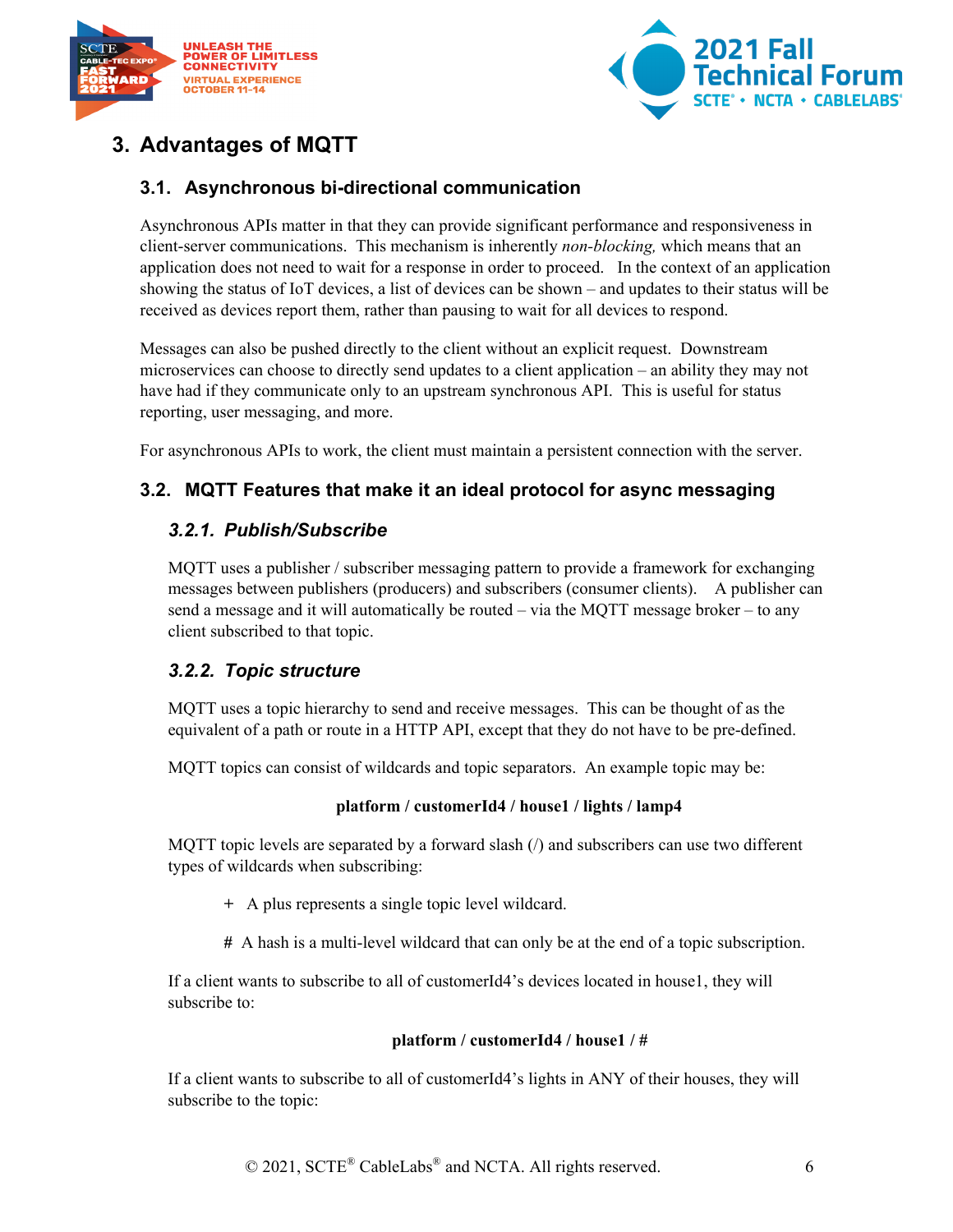



#### **platform / customerId4 / + / lights / #**

These patterns allow for significant flexibility across many types of services.

The MQTT protocol has no limits on the number of subscriptions for a given connection.

### <span id="page-6-0"></span>*3.2.3. QoS*

Quality of Service (QoS) is a key feature of MQTT. An MQTT Client gets an option to select the level of service that works for their application, based on network reliability. MQTT manages the re-transmission of messages and guarantees delivery, even when the underlying transport is not reliable. QoS makes communication in unreliable networks a lot easier. There are 3 different levels of QoS:

QoS 0 is also known as "Fire and Forget service". An MQTT client sends the message to an MQTT broker and doesn't wait for an acknowledgement, so there is no confirmation if the message is received by the end client. However, this is considered the fastest message delivery service.



**Figure 1 – Quality of Service 0(QoS 0)**

<span id="page-6-1"></span>QoS 1 makes sure that the MQTT message is delivered at least once to the end client. The publisher sends the message to MQTT broker and waits for an acknowledgement. If the publisher doesn't receive the acknowledgement within the given time, it publishes the message again with a duplicate flag (DUP). The MQTT broker sends the message to end clients and responds back with PUBACK packet to the publisher. The only drawback of this service is the possibility of end clients receiving the same message more than once.



**Figure 2 – Quality of Service 1 (QoS 1)**

<span id="page-6-2"></span>QoS 2 is also known as the safest and slowest message service. The publisher (MQTT Client) sends a QoS2 message to an MQTT broker and waits for acknowledgment. Once the publisher receives an acknowledgement (PUBREC) from the MQTT broker, it sends a PUBREL message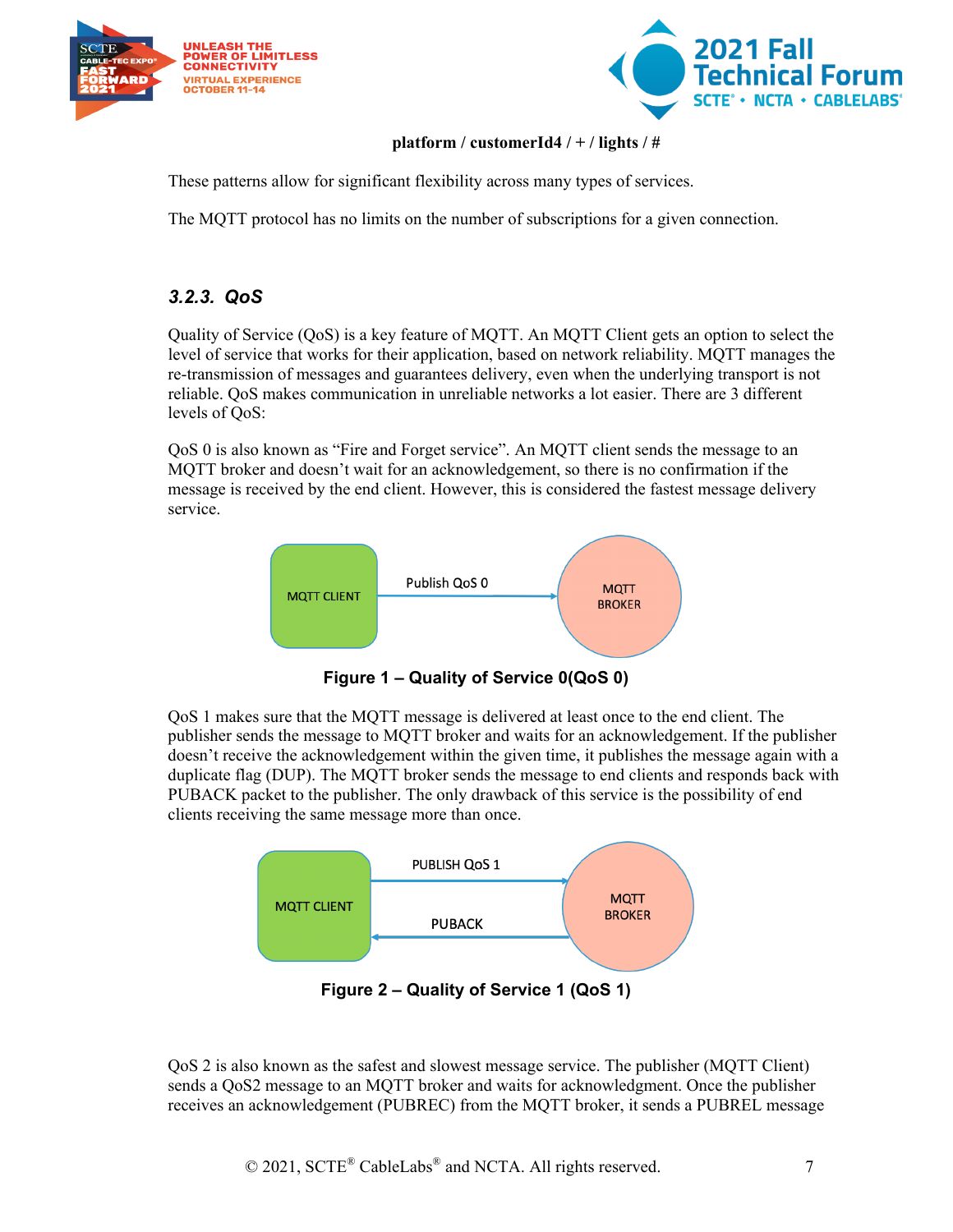



to the MQTT broker. The MQTT broker only sends the message to the end clients after it receives the acknowledgment (PUBREL) from publisher and sends back PUBCOMP to the publisher. Simply put, there is a four-way handshake that happens between a publisher and an MQTT broker to make sure the end client receives the message only once.



**Figure 3 – Quality of Service 2(QoS 2)**

<span id="page-7-1"></span><span id="page-7-0"></span>The AWS IoT Core (MQTT broker) only supports QoS0 and QoS1 but not QoS2.

#### *3.2.4. Last Will and Testament*

Last Will and Testament (LWT) is a feature of MQTT that can notify other clients about a client that is disconnected without notice, often due to a lost network connection.

During the connect phase, a client registers the LWT with the broker. The broker then stores the LWT and publishes it if the client disconnects ungracefully.

LWT contains several parameters:

- 1. Last Will Topic (topic that the LWT message will be published to)
- 2. Last Will QoS (QoS of the LWT message)
- 3. Last Will Message (LWT message itself)
- 4. Last Will Retained (boolean) (whether the last lost connection information will be retained)

One example of usage in IoT devices is a *connected* flag. Immediately after connecting to a broker, an IoT device could send a *connected: true* message **and** set a LWT message that contains *connected: false*. If the IoT device's network connection is lost, the MQTT broker would send *connected: fals*e on the device's behalf, giving other clients real-time information as to whether it can expect a device to receive a command or update its status.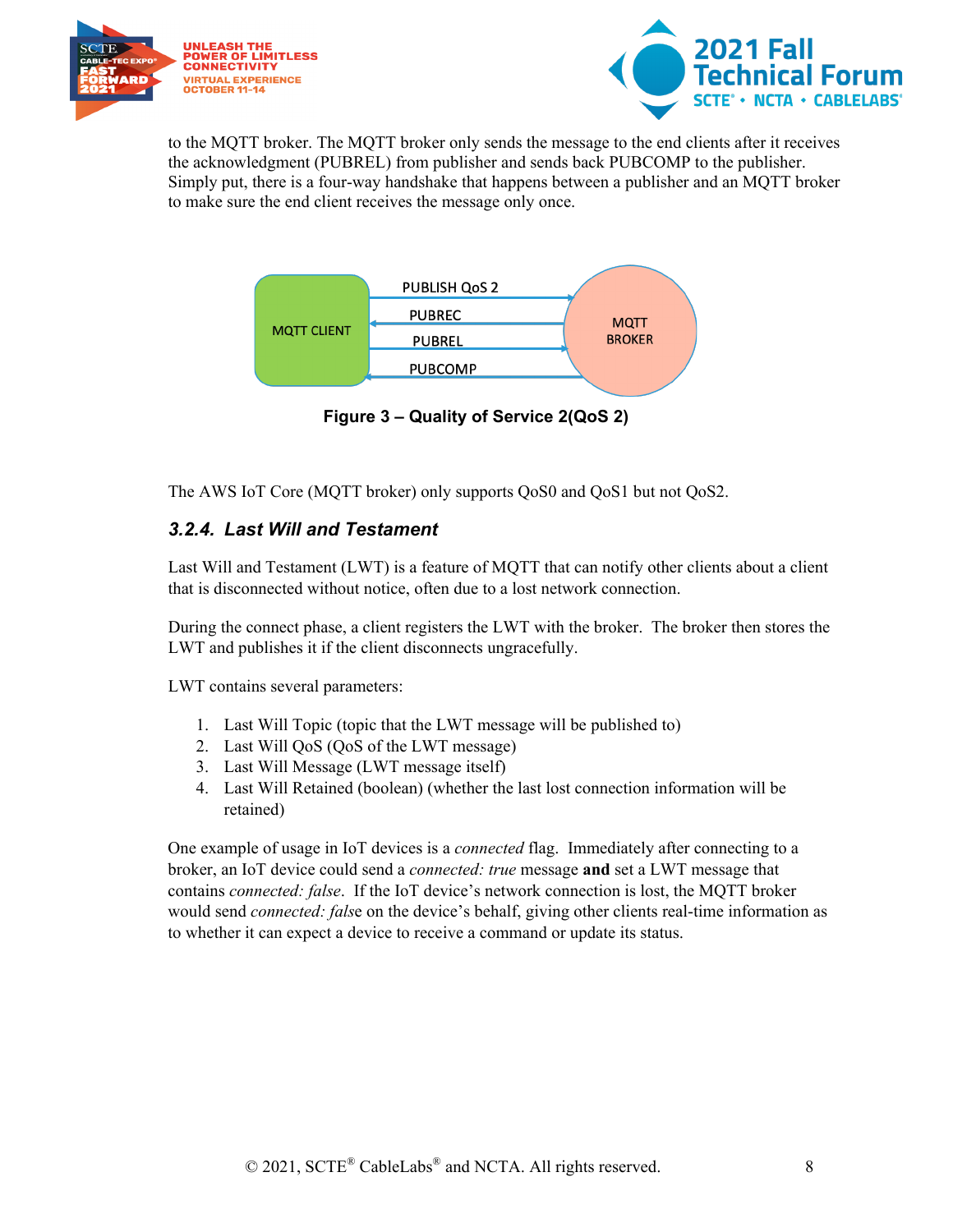



# <span id="page-8-0"></span>**4. How to use MQTT for mobile or web application client**

The MQTT message broker acts as medium for communication between the clients. Clients can be mobile or web application or an IoT device or microservice. Let's take a look at how a mobile application client can use MQTT for communication with IoT devices. Key actions include connect, disconnect, subscribe, unsubscribe, and publish. Key components include the MQTT broker, client(s) and topic(s).

Clients connect to the IoT services and devices through the MQTT broker using the connect method. Next, the client subscribes to topic(s) to receive messages. When a message is published to a topic, all clients that are subscribed to the topic will receive the message asynchronously, as depicted in Figure 4, below:



### **Figure 4 – High level diagram of MQTT**

### <span id="page-8-2"></span><span id="page-8-1"></span>**4.1. MQTT Connect**

Application clients can establish a secure, persistent connection with an MQTT broker. Let's take a look at one of the MQTT brokers (used in Xfinity app) within AWS's IoT Core. IoT Core provides an open source SDK which can be used by the mobile client to integrate and consume the MQTT broker. AWSIotMqttManager, which is part of the SDK, provides an interface to make an MQTT connection. The AWSIotMqttManager requires the region, ClientID, and account endpoint, to which it uniquely establishes an MQTT connection.

The client ID provided by the application client is a unique identifier that represents the connection (one example could be a concatenation of a client account ID and app installation ID). "Region" is the AWS region identifier to which to connect (such as us-east-1 or us-west-2). The topic namespace is limited to an AWS account and namespace. The string accountEndpointPrefix indicates the specific customer endpoint. Example:

[prefix].iot.[region].amazonaws.com

AWS IoT Core allows a client to connect to the MQTT broker in four different ways: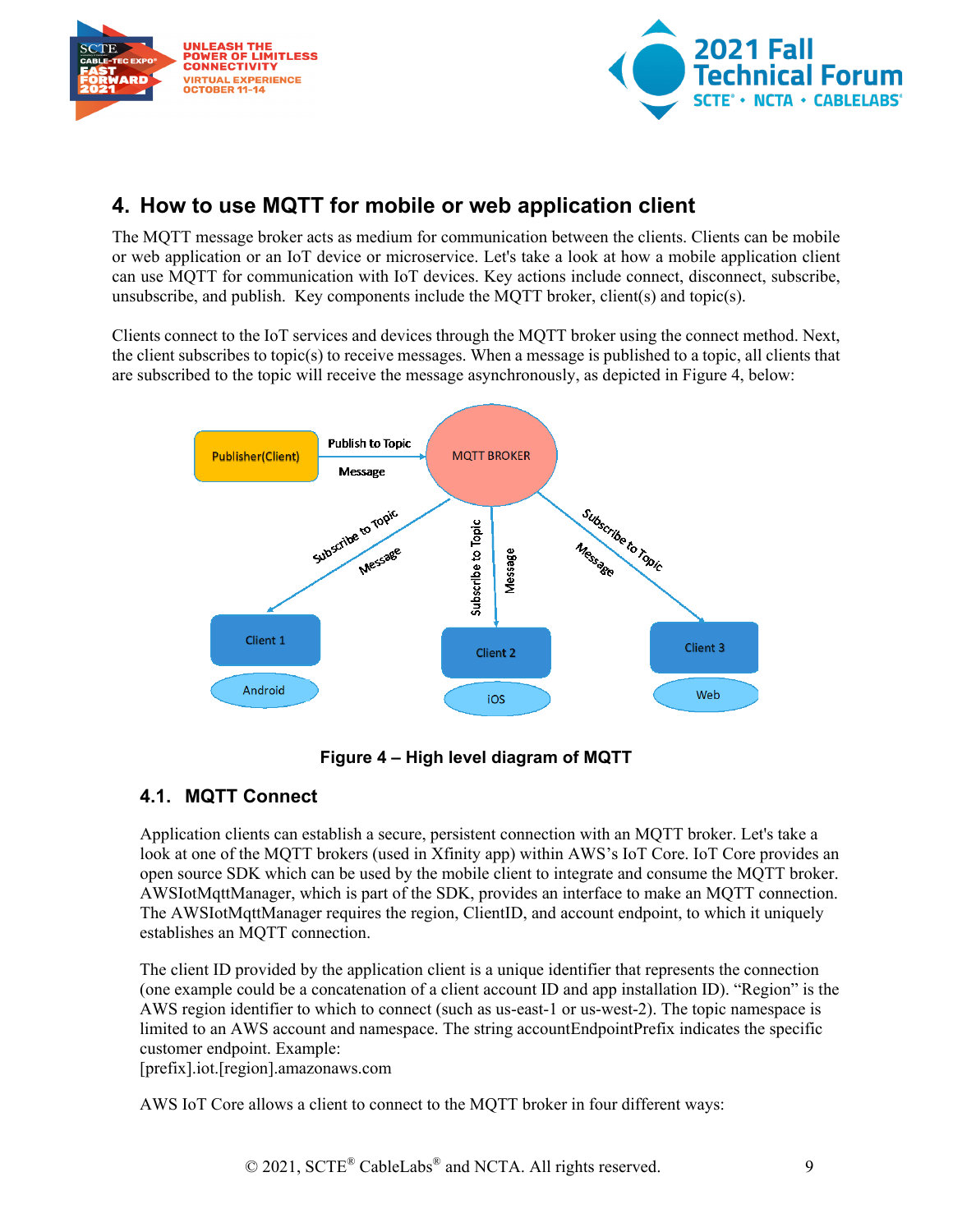



- 1. Connect with keystore (secure location for storing cryptographic keys) and port number
- 2. Connect with AWS credentials provider
- 3. Connect with proxy host and proxy port.
- 4. Connect using custom authorizer. The IoT client of Xfinity Application uses custom authorizer to connect with MQTT broker. This custom authorizer is used to validate the customer against an internal identity provider.

The AWSIotMqttClientStatusCallback provides the status of the connection. Here is a sample of status call back details from a mobile client:

Connecting -> Trying to establish the connection

Connected -> Successfully connection is established

Reconnecting -> Trying to reconnect after a connection error

ConnectionLost -> No longer client is connected to MQTT broker

ConnectionError -> Error in the connection due to network or attempting to connect to a invalid topic

The attributes set as defaults can be altered by the application client. By default, the autoReconnect attribute is set to TRUE, which indicates that a reconnect attempt will be established when there is a connection error reported by the MQTT broker. A client can set the minimum and maximum reconnect time in seconds and maximum reconnect attempts. Another key attribute used is *clean session*. By default, clean session is set to TRUE, which means a non-persistent connection is established, which will not store any subscription information or undelivered messages for the client. By setting clean session to FALSE, a client can establish a persistent connection which will store subscription information and undelivered messages are delivered with QoS 1.

<span id="page-9-2"></span>

| <b>CleanSession Flag</b> | <b>Message received after Reconnect</b> |
|--------------------------|-----------------------------------------|
| TRUE                     |                                         |
| TRUE                     |                                         |
| <b>FALSE</b>             |                                         |
| <b>FALSE</b>             | ΈS                                      |

| Table 1 – Clean Session with QoS |  |  |  |
|----------------------------------|--|--|--|
|----------------------------------|--|--|--|

### <span id="page-9-0"></span>**4.2. Publish and Subscribe to Topic**

Clients who subscribe to a topic will receive messages published to the topic, after a secure connection is established through MQTT broker. QoS level can be set to subscribe and publish topics. A client can also unsubscribe to topics before they disconnect. Using the AWS IoT Core, a client can publish messages as a JSON string or simple string.

### <span id="page-9-1"></span>**4.3. MQTT and AWS Shadow State**

The AWS Shadow State service, provided by the AWS IoT Core, is a persistent cache that can be used to store IoT device state. Reserved MQTT topics are provided to update this cache and to receive notification of create, update, and delete events. The two types of state in shadow state messages are *desired state* and *reported state*. Desired state lets the client send a request through an MQTT broker to the Shadow State service, where the Shadow State service calculates a *delta state*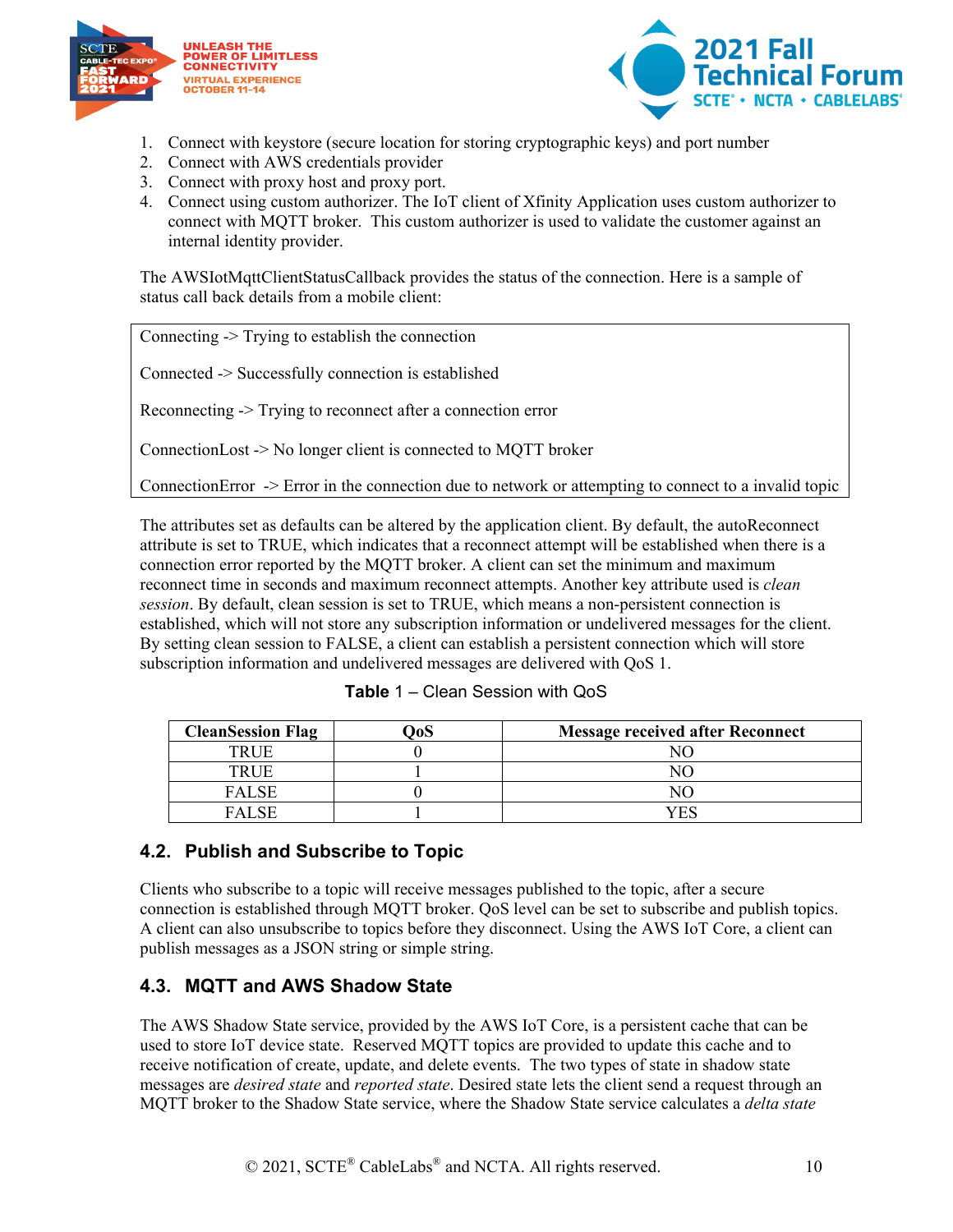



(difference between desired and reported) and forwards the request to a device via an AWS IoT Core Rule. The device then attempts to honor the request, resets the desired state, and updates the reported state accordingly. The reported state is in turn returned via the device's MQTT topic to which the client is subscribed.

Here is a sample json payload that demonstrates desired and reported shadow state messages:



**Figure 5 – desired and reported state messages**

### <span id="page-10-1"></span><span id="page-10-0"></span>**4.4. Message payload**

Since MQTT is a lightweight protocol, the message payloads cannot extend in size. AWS's IoT Core supports a maximum payload of 128kb. In the Xfinity Application, the client receives the payload of one device at a time. MQTT messages also have no guaranteed ordering. Due to these limitations, we included s*equence number* and *total messages expected* to our MQTT message payloads to ensure all messages are received and ordered properly.

Shadow Reported state message payloads contain a property named *version*, which gets incremented with each change in shadow state. If the client receives a payload with version 5 and then a payload with version 4, the client can ignore the payload with version 4 as it is considered stale. Also, the desired state payload request sent by the client either needs to be same or higher version than the reported state, otherwise the AWS IoT Core MQTT broker rejects the desired state message with a *409 version conflict*. This feature, called optimistic locking, ensures that the client has the latest device status prior to trying to update the state.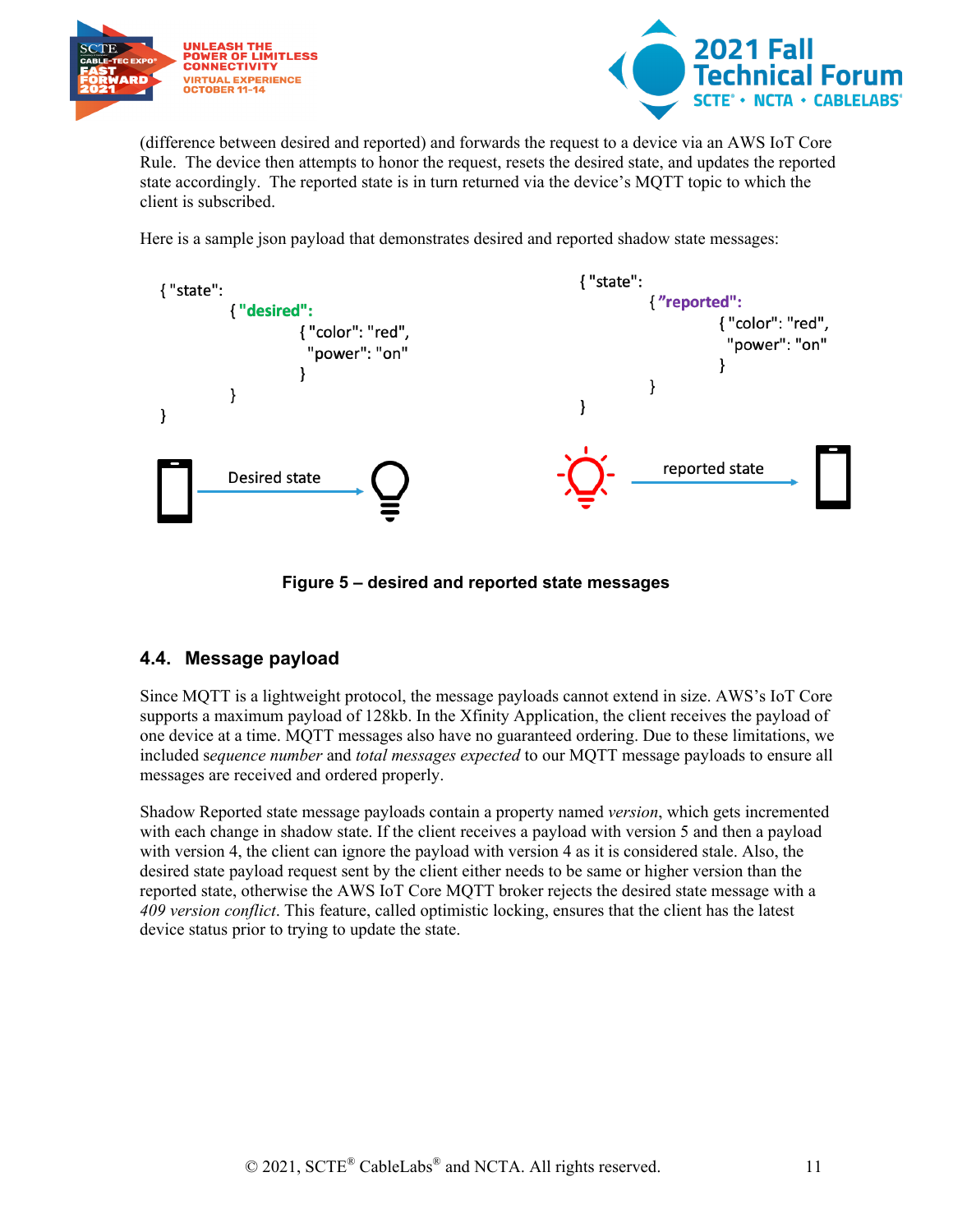<span id="page-11-0"></span>

<span id="page-11-1"></span>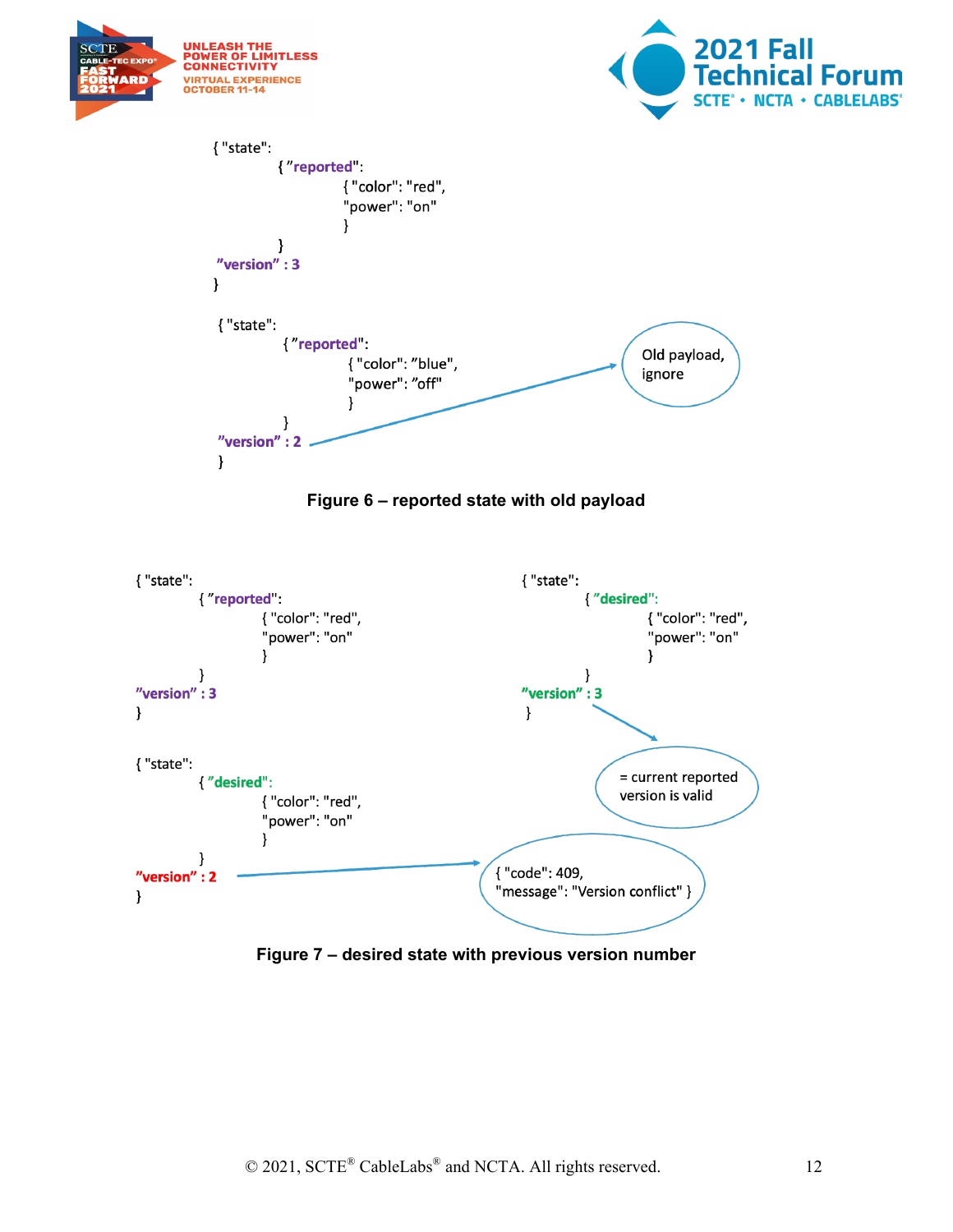



# <span id="page-12-0"></span>**5. Security**

The security of MQTT connections for a given subscriber (using mobile/web clients and residential gateways) is of the highest importance. To achieve fine-grained security controls and minimize blast radius (total impact of a security event), Xfinity leverages the capabilities provided by the AWS IoT Core MQTT Message Broker and its support for custom authorization using Java Web Token (JWT) and Just in Time Registration (JITR) with x509 Certificates. The authorizers generate AWS IoT Core Policies that allow MQTT connect, publish, subscribe and receive actions at the finest level of granularity - the MQTT topic.

# <span id="page-12-1"></span>**5.1. Mobile Client**



**Figure 8 – Mobile Client Authorization Flow Diagram**

<span id="page-12-2"></span>The Xfinity Application uses an Enterprise Federated Identity Management system, known as Xerxes, to integrate with syndicated partner IdPs (Identity Providers). This system provides authentication and authorization via a Java Web Token (JWT) based Identity Token. Within the JWT there are principal attributes critical in supporting a fine-grained security model. These attributes are:

- Partner Identifier (PID) Syndicated partner identifier for the Multi System Operator (MSO).
- Account Identifier (AID) Identifies the subscriber's account id
- JTI Java Token Identifier (JTI) attribute

The AWS IoT Core MQTT message broker provides a custom authorization capability which is used to verify the JWT and authorize the Mobile Client MQTT connect operation. The JWT is verified via Signature, audience attribute (aud), and issuer attribute (iss) match. Once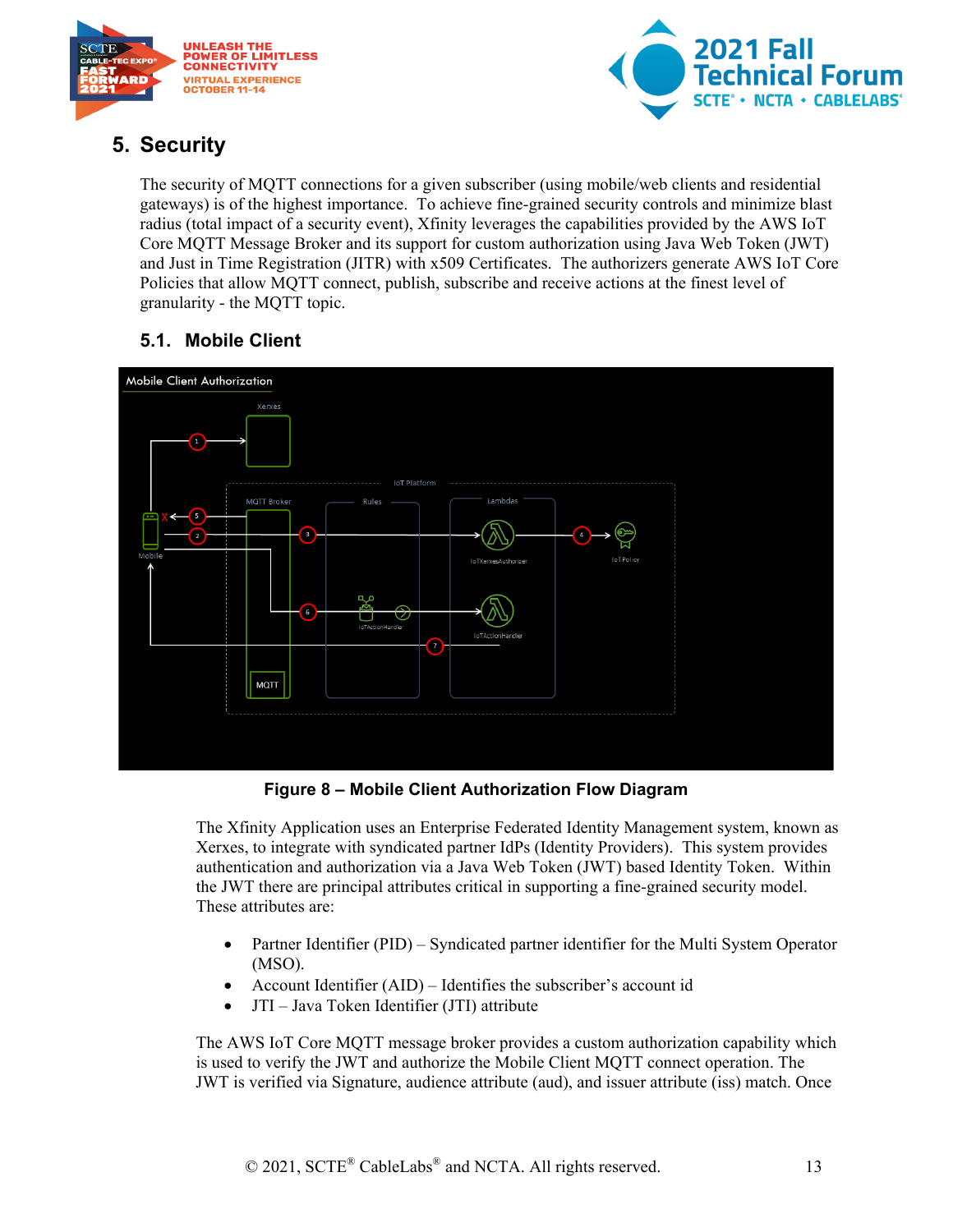



verified, the JWT principal identity attributes are used to generate an AWS IoT Policy that allows the MQTT Mobile Client to:

• Connect – allow the MOTT connection with a unique MOTT Client ID (CID) generated from the principle information within the JWT. This information includes the PID, AID, and the Java Token Identifier (JTI). An MQTT Client ID must be unique amongst all connected MQTT clients or the prior MQTT Client is disconnected. An example MQTT Mobile Client ID is as follows:

#### xfi:[PID]\_[AID]:clt:[JTI]

This authorizes only the MQTT client matching the validated JWT to establish a connection to the MQTT Message Broker. An MQTT client with a JWT that is expired or is invalid is denied connection.

• Publish – allows the MQTT client to publish messages to MQTT topics which are name spaced based on the PID, AID and JTI. An example service request message topic is as follows:

#### c/xfi/[PID]\_[Account ID]/[SID]/[CID] /[RID]

where,

*c* is the root of the MQTT topic

*xfi* represents the Xfinity Application part of the MQTT topic

*[PID]* represents the Syndicated Partner

*[SID]* represents a unique Service Identifier as the destination of the request

*[CID]* represents the MQTT Client Identifier as the source of the request

*[RID]* represent the type of request. This limits the ability of the MQTT Client to publish only to topics containing its principle identity and to services to which it has been granted permission to send action request messages.

• Subscribe/receive – allows the MQTT client to subscribe/receive messages to/from MQTT topic(s) which are name spaced based on the PID, AID and JTI. An example service request response topic is as follows:

#### c/xfi/[PID]\_[AID]/[CID]/[SID]/[RID]/[success|failure]

where,

*c* is the root of the MQTT topic

*xfi* represents the Xfinity Application part of the MQTT topic

*[PID]* represents the Syndicated Partner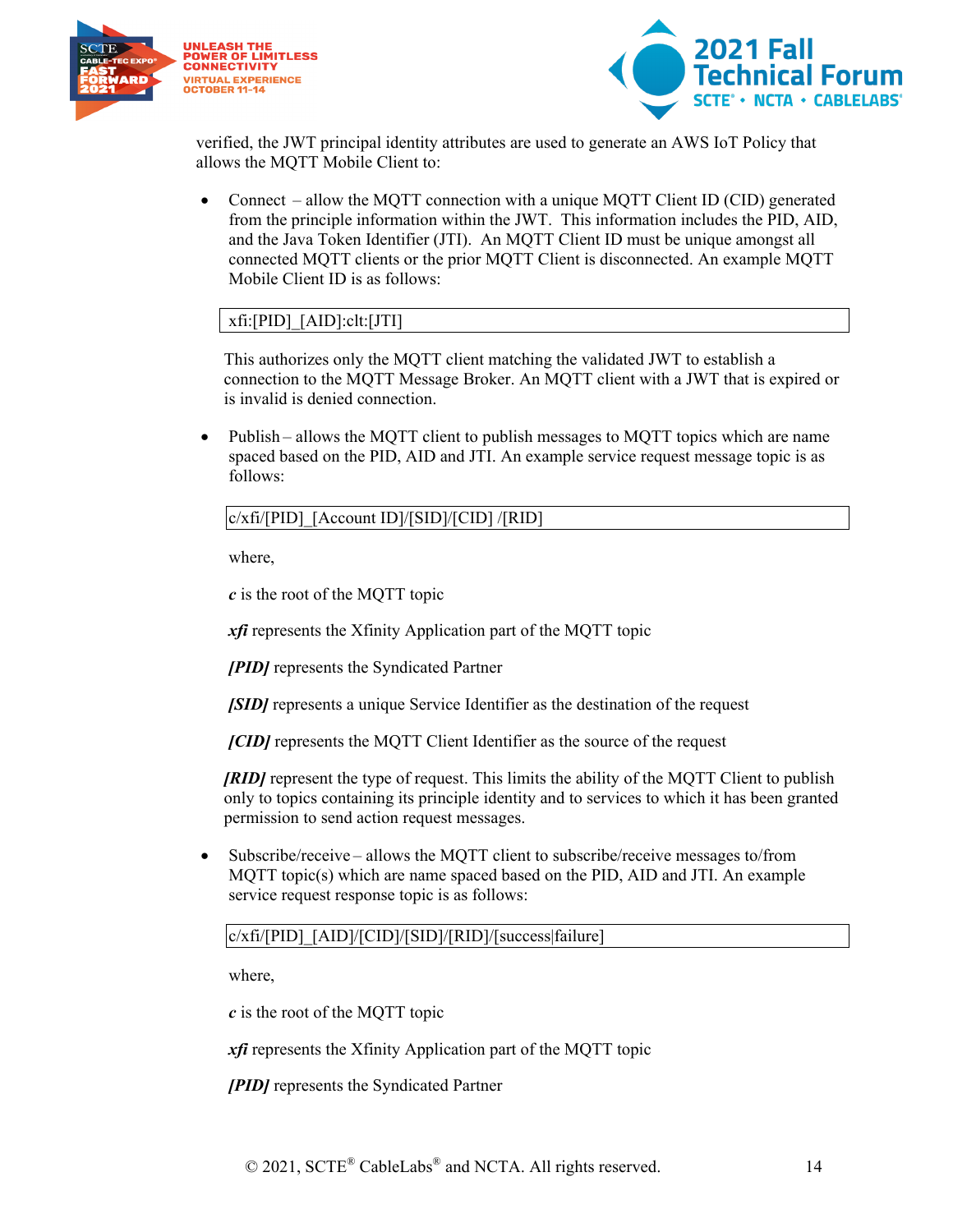



*[SID]* represents a unique Service Identifier as the destination of the request

*[CID]* represents the MQTT Client Identifier as the source of the request

*[RID]* represent the Response Identifier or type of response. This limits the ability of the MQTT Client to subscribe and receive action response messages only on topics containing its principle identity and from services to which it has been granted permission to receive action response messages.

### <span id="page-14-0"></span>**5.2. Residential Gateway**



**Figure 9 – Residential Gateway Authorization Flow Diagram**

<span id="page-14-1"></span>The Xfinity Residential Gateway enables advanced IoT Bridge capabilities for Zigbee, Thread, and WiFi-based devices. To provide a secure MQTT connection to the IoT Platform, the Residential Gateway performs a CSR (Certificate Signing Request) and is issued a device certificate by Xfinity Public Key Infrastructure (xPKI). Within the Certificate there are critical principle attributes that provide for a fine-grained security model. These attributes are:

- Partner IDentifier syndicated partner identifier for the Multi System Operator (MSO). Stored in the SAN (Subject Alternative Name) -> Dir Name (DirName) -> Org Name (O) attribute.
- Account Identifier (AID) identifies the subscriber's opaque account id; Stored in the SAN (Subject Alternative Name) -> Dir Name (DirName) -> Common Name (CN) attribute.
- Installation Identifier the device identifier as a UUID (Universal Unique Identifier); Stored in the Subject -> UID attribute as the fourth part of the form [Model]:[Serial Number]:[AID]:[Installation ID]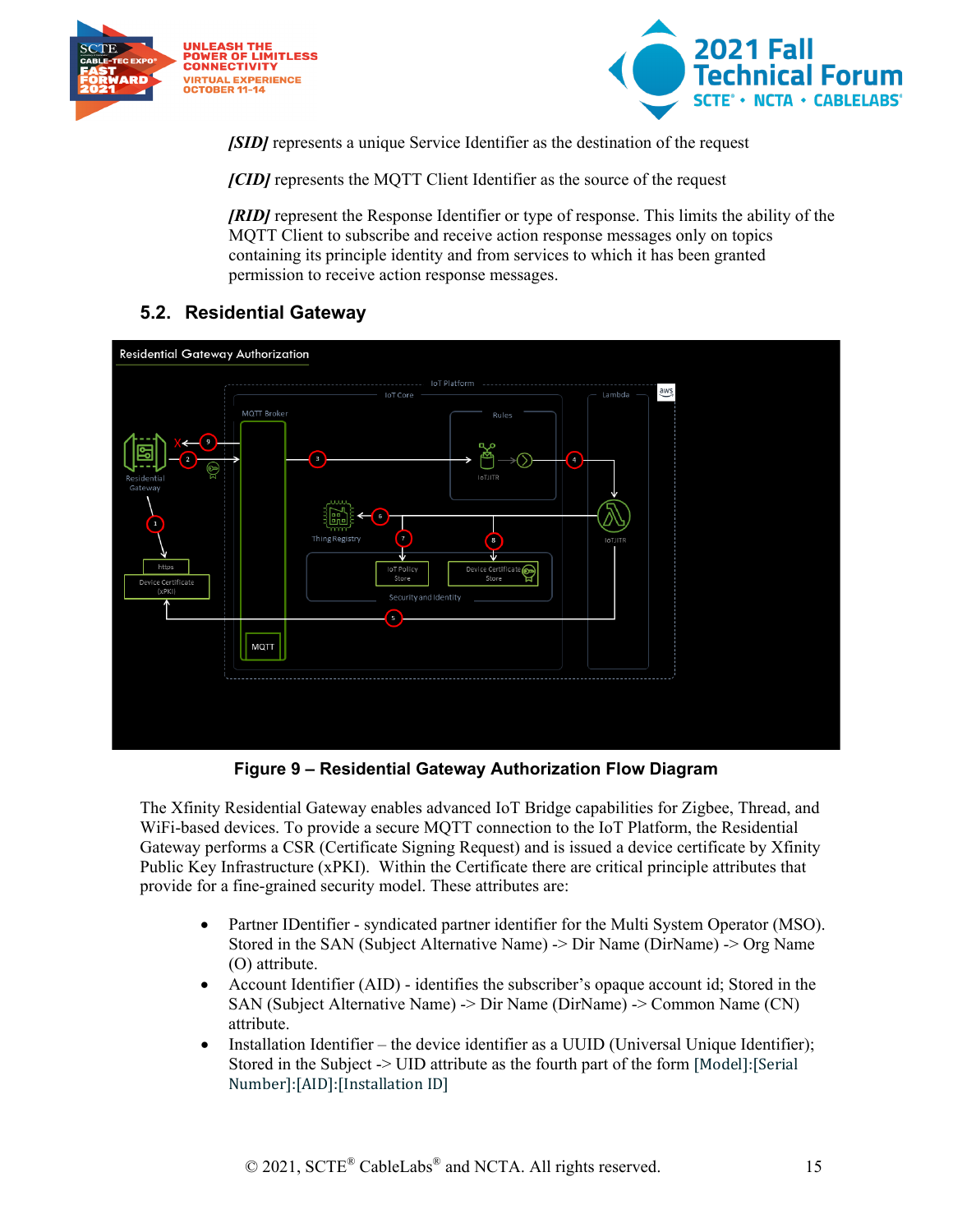



Mac Address – Device CMAC address. Stored in the SAN -> URI of form *urn:dev:mac:[CMAC]*. CMAC is of valid EUI-64 format.

The MQTT message broker provides certificate-based authorization support. The AWS IoT Core exposes this capability as part of the Just In Time Registration (JITR) feature, which is used to verify a pending device certificate and authorize the MQTT connect operation. The certificate issuer chain is verified and an OCSP check is performed. Once verified, the certificate's principal identity attributes are used to generate an AWS IoT Policy that allows the MQTT Residential Gateway to:

• Connect – allow the MQTT client to connect with a unique MQTT Client ID (CID) generated from the principle information within the Certificate. This information includes the PID, AID, and IID. An MQTT Client ID must be unique amongst all connected MQTT clients. An example MQTT Residential Gateway Client ID is as follows:

#### iot:[PID]\_[AID]:adp:xhf:[IID]

This authorizes only the Residential Gateway MQTT client matching the validated Certificate to establish a connection to the MQTT Message Broker. An MQTT client with a certificate that has expired or has been revoked is denied the connection.

• Publish– allow the MQTT client to publish messages to MQTT topics which are namespaced based on the PID, AID and IID. An example service request message topic is a follows:

#### c/iot/[ PID]\_[Account ID]/[SID]/[CID] /[RID]

where,

*c* is the root of the MQTT topic

*iot* represents the IoT Device part of the MQTT topic

*[PID]* represents the Syndicated Partner

*[SID]* represents a unique Service Identifier as the destination of the request

*[CID]* represents the MQTT Client Identifier as the source of the request

*[RID]* represents the type of request. This limits the ability of the MQTT Client to publish action request messages only on topics containing its principle identity and to services to which it has been granted permission to send action response messages.

This limits the ability of the MQTT Client to publish only to topics containing its principle identity and to services to which it has been granted permission to send action request messages.

• Subscribe/receive – allow the MQTT client to subscribe/receive actions to/from MQTT topics which are name spaced based on the PID, AID and CID. An example service request response topic is as follows: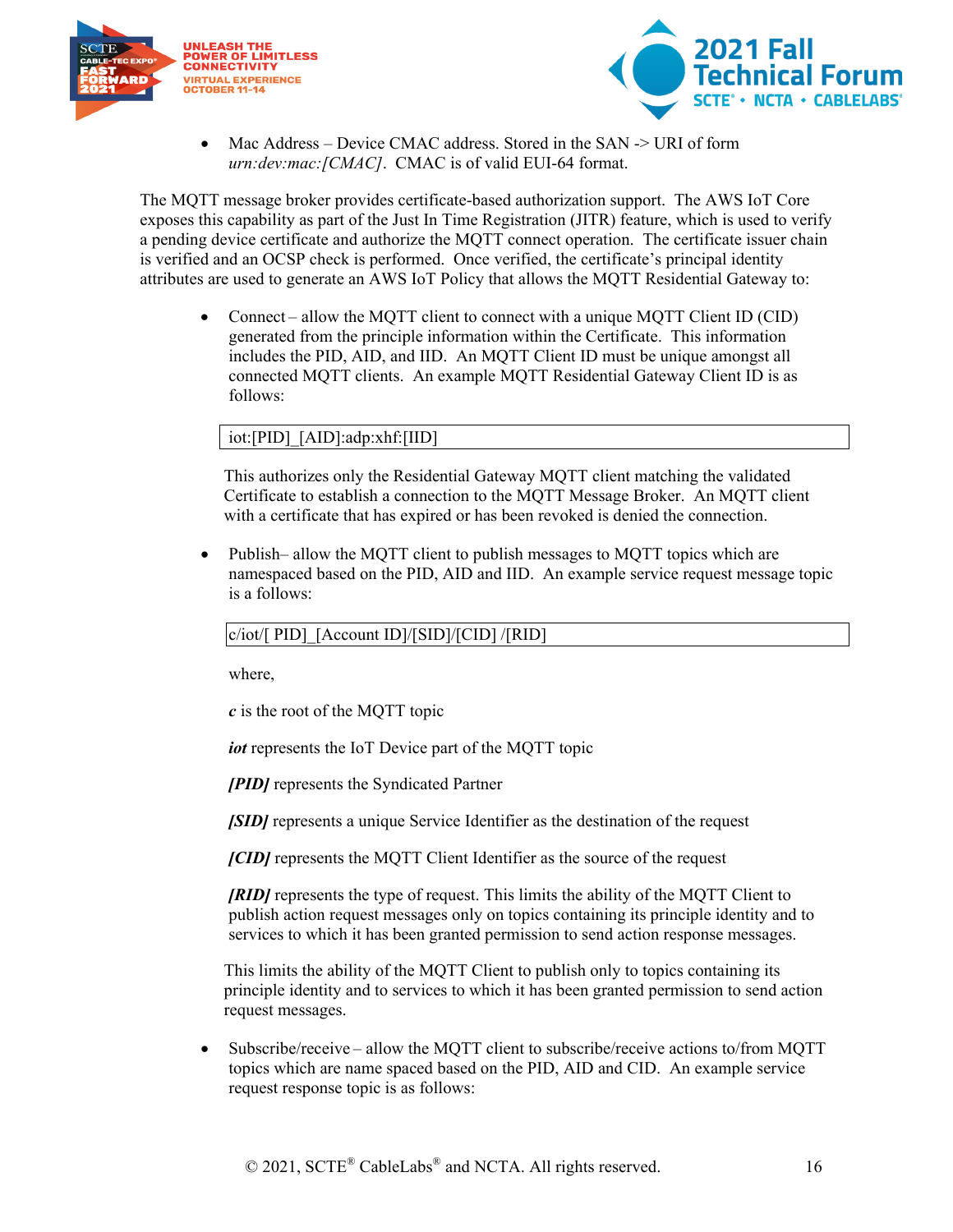



#### c/iot/[PID]\_[AID]/[CID]/[SID]/[RID]/[success|failure]

where,

*c* is the root of the MQTT topic

*iot* represents the IoT Device part of the MQTT topic

*[PID]* represents the Syndicated Partner

*[SID]* represents a unique Service Identifier as the destination of the request

*[CID]* represents the MQTT Client Identifier as the source of the request

*[RID]* represents the type of response. This limits the ability of the MQTT Client to subscribe and receive action response messages only on topics conatining its principle identity and from services to which it has been granted permission to receive action response messages.

This limits the ability of the MQTT Client to subscribe and receive action response messages only on topics that contain its principle identity and from services to which it has been granted permission to subscribe/receive action response messages.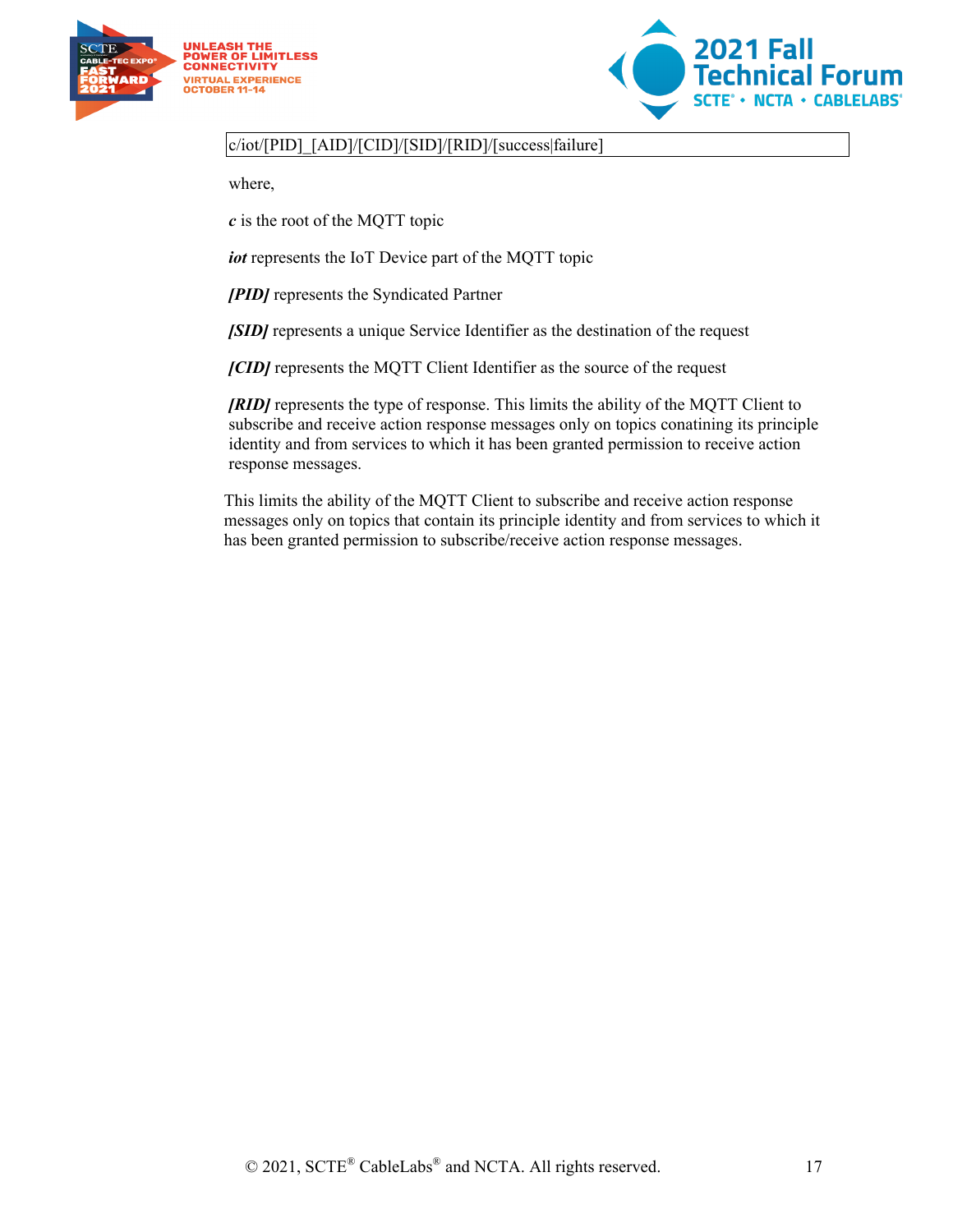



## <span id="page-17-0"></span>**6. MQTT versus other messaging protocols for client-platform communication**

How does MQTT stack up against other messaging protocols? This section seeks to answer that question by first defining the key criterion upon which the messaging protocols can be fairly evaluated. This criteria can then be weighed upon each messaging protocol. These messaging protocols include HTTP, Websocket, AMQP, XMPP, and MQTT. The pros and cons of each messaging protocol is then considered, and finally this evidence can be used to inform a decision.

#### <span id="page-17-1"></span>**6.1. Evaluation Criteria**

It is important to first define the evaluation criteria used to determine how the messaging protocols fit the needs of an IoT-based messaging system.

Asynchronous bi-directional messaging is necessary to provide support for enhanced Message Exchange Patterns (MEP). This includes asynchronous request/response messages and events using a publish/subscribe messaging pattern. Support for either UDP/IP or TCP/IP bi-directional communication is required.

The ability to support different type of data models for message exchange, whether binary, XML, JSON, etc, provides the flexibility to choose the data type most appropriate to publish a message specification, and enable message validation using client libraries and tooling that is widely available and adopted by the industry. JSON Schema support is required given its wide adoption and support within our organization.

Given the heterogenous nature of program languages and platforms across mobile clients, web clients, devices and services, wide support for client libraries must be available. At a minimum, client libraries must be supported from the likes ofAndroid (Kotlin), IOS (Swift), web clients (Javascript), devices  $(C/C++)$ , and services (Java/Golang) ..

The security of an IoT system is of upmost importance. It is absolutely necessary to provide a secure communication channel between the mobile/web application clients, devices, and services of the IoT Platform. To this end, TLS 1.2 is required for inflight encryption, support for port 443 to avoid router/firewall traversal issues, and support for token-based auth for mobile/web clients and certificatebased auth for devices.

The performance and efficiency of the messaging protocol and overhead of the client/device libraries must be considered. The solution must offer minimum resource overhead, given factors including the negotiation of the initial connection and connection keep-alive, and the need for efficient messaging (small size on the wire), reduced power consumption for all devices and lightweight implementation (i.e code footprint, memory, etc). The solution must minimize latency related to network protocol negotiation and message broker and router traversal.

The reliability of the communication protocol is important as it offers a way to mitigate errors that may arise from unreliable mobile and/or home networks. The ability for the messaging protocol to deliver in-order messages, to acknowledge receipt of messages, and retransmit messages, if necessary, is required to build a reliable IoT system.

The solution should be cost-sensitive. Some of the key factors to consider that drive cost are the number of mobile clients and devices connected over a period of time (i.e. one day), the size and frequency of the messaging payloads, and the cost of vertical/horizontal scalability of the solution. Note that the extent to which the mobile and web clients are typically connected is a fraction of the time that the gateways are connected, which is to say 24x7.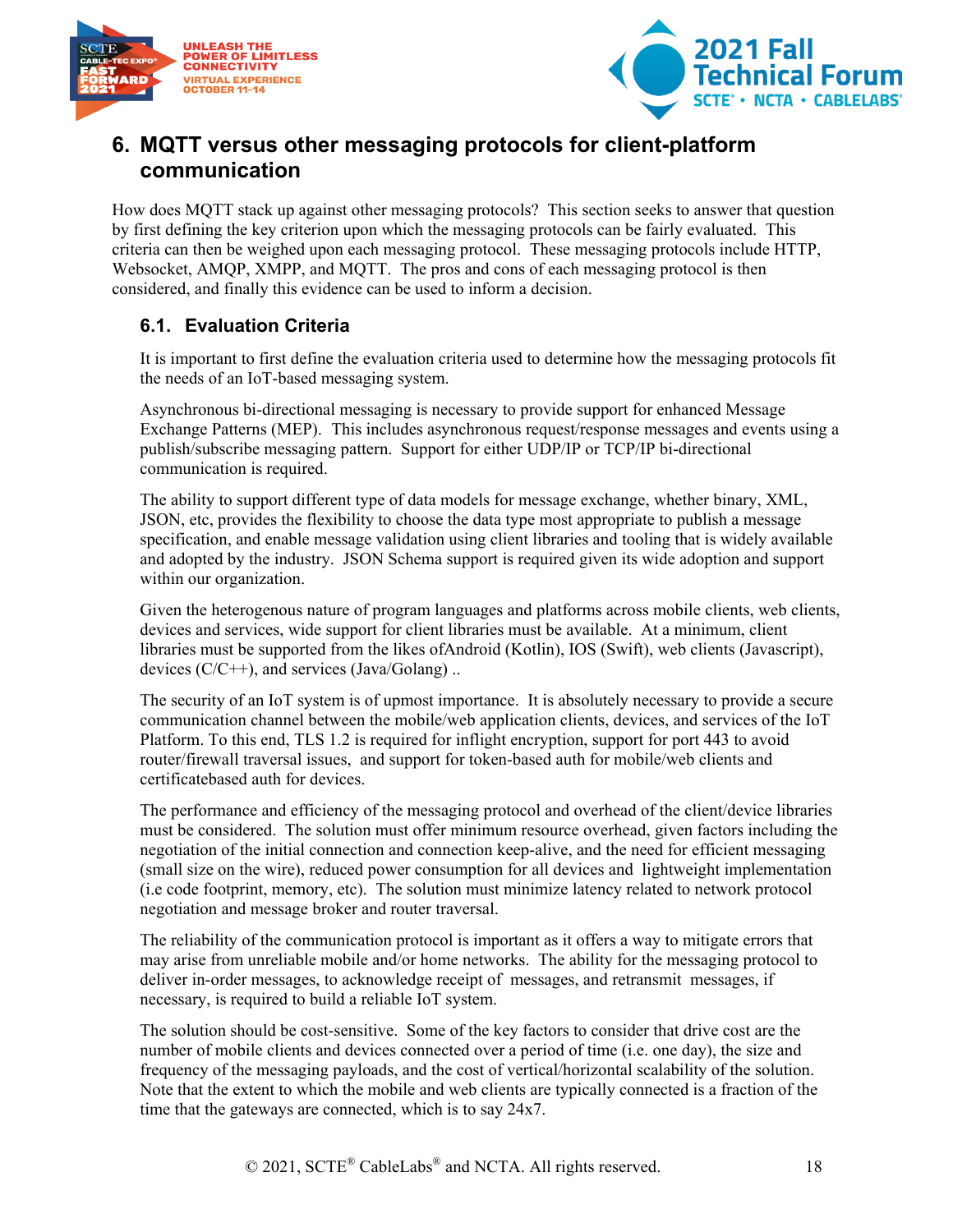



### <span id="page-18-0"></span>**6.2. HTTP (HyperText Transfer Protocol)**

HTTP semantics has dealt quite well with brokering synchronous request/response messaging between the client and backend services, via URL paths. But HTTP has fallen short of satisfying the need to support asynchronous notifications across the convergence of application clients, gateways, and backend service(s). The use of multiple HTTPS long or short polling mechanisms, which mimic support for asynchronous responses, requires the mobile and web clients to connect and poll numerous backend services simultaneously. A better mechanism is required, and hence the need to extend the HTTP API semantics to include asynchronous notifications, using a publish/subscribe MEP. HTTP simply does not support publish/subscribe.

Also, it is not always easy to provide a single secure HTTP API connection endpoint for HTTPS client(s). Different services, within a vast organization, typically expose their own HTTPS endpoints. This necessitates a common strategy to expose a single endpoint across an HTTP API Gateway deployment. and in turn. fan-out the requests across the backend services. Horizontal scaling and high availability of this solution is required. Sections 6.2.1 and 6.2.2 detail the pros and cons of HTTP.

#### <span id="page-18-1"></span>*6.2.1. Pros*

- Supports primary request/response but can lend itself to pub/sub with some work using PUSH\_PROMISE vs. Long-polling, but please no short-polling!
- Reasonably small with HPACK for header compression required
- IETF standards are preferred by some vendors
- An HTTP API gateway supports millions of connected clients
- Rsed in mobile applications and most web applications that do not require pub/sub
- Support for many programming languages

#### <span id="page-18-2"></span>*6.2.2. Cons*

- No guaranteed delivery (retry required
- No "last will & testament" feature for IoT devices that suddenly lose connectivity
- Slightly larger message size due to headers
- Primarily a pull technology:
	- short polling is not real-time (request timer driven) and if the time between requests is short, it can be server resource-intensive; most recommend never to use
	- long polling is immediate but is more complex and server resource-intensive; typically used for responses to requests for information in cases where a server is doing work in the background
- Server push requires work to implement pub/sub and asynchronous responses via PUSH\_PROMISE

#### <span id="page-18-3"></span>**6.3. Websockets**

Websockets provide an extension to application clients and web browser support of HTTPS. Where HTTPS offers only a request/response message pattern, websockets offer a very raw form of bi-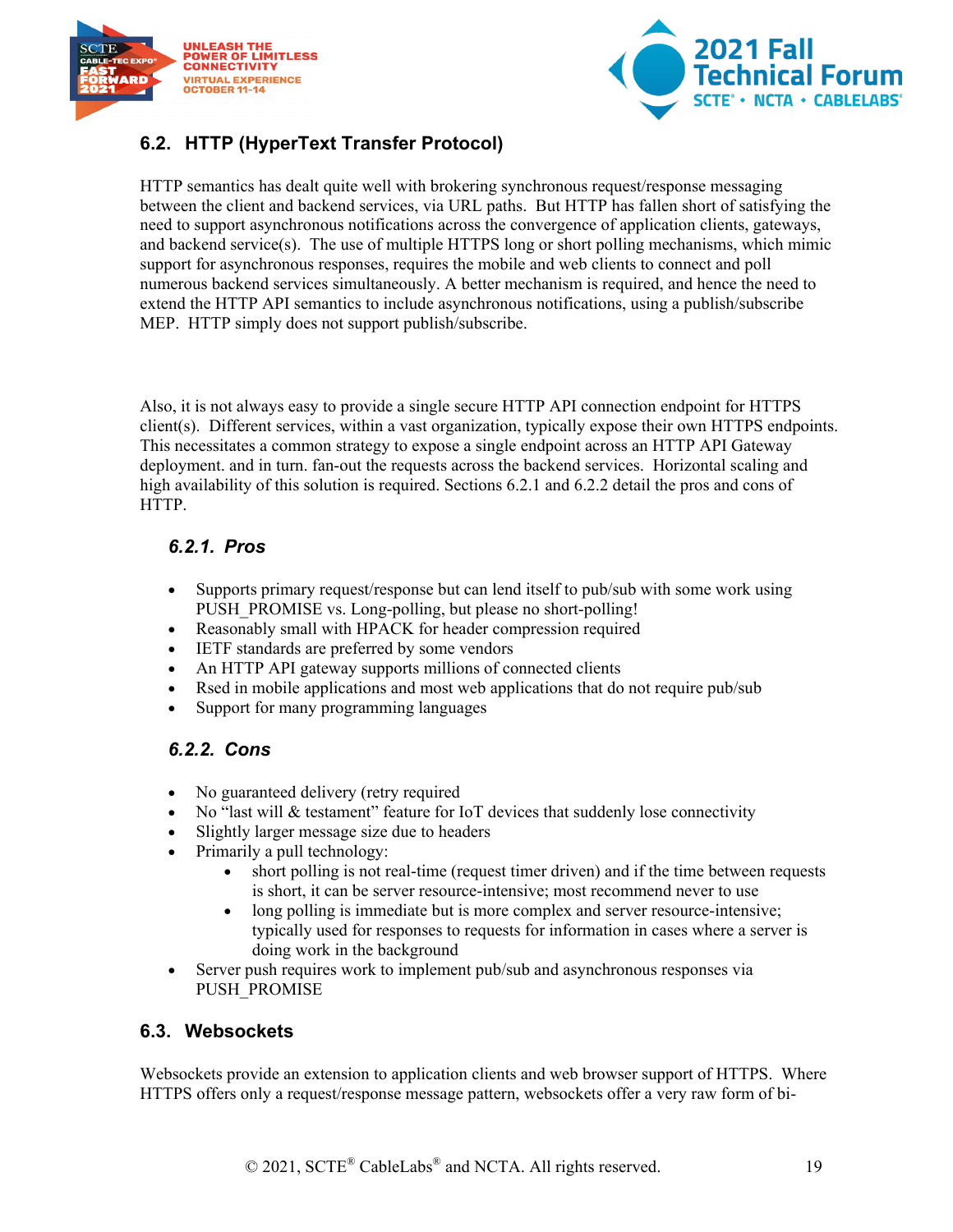



directional packet-based communication. It is the lack of built-in MEP and the number of potential connections that is the primary distractor of using websockets directly. Sections 6.3.1 and 6.3.2 detail the pros and cons of websockets.

#### <span id="page-19-0"></span>*6.3.1. Pros*

- Works over port 443
- Supported by numerous mobile clients and web browsers (implementation on modern browsers is less of a concern)
- Supported by many web servers such as NGINX and Apache

#### <span id="page-19-1"></span>*6.3.2. Cons*

- Client reconnection implementation on top of websockets is required
- A bit too raw even though it supports two-way asynchronous client/server communication. There is no built-in support for asynchronous request/response and pub/sub message exchange patterns. This would require additional work.
- Using raw websockets would still suffer from having to maintain a connection per client and potentially backend services. This approach would be very resource inefficient from both a client and backend perspective. It would lead to having to scale the web servers to meet the needs of all client/service connection needs, especially when websocket endpoints are not shared across services.

### <span id="page-19-2"></span>**6.4. AMQP (Advanced Message Queueing Protocol)**

AMQP is a great protocol for communicating between applications. It meets many of the needs of an asynchronous publish/subscribe and guaranteed message delivery system which supports numerous programming languages. But, as a message-oriented, middleware-based solution, it has not really found its home in the IoT space. Sections 6.4.1 and 6.4.2 detail the pros and cons of AMQP.

### <span id="page-19-3"></span>*6.4.1. Pros*

- Richest set of message scenarios (patterns)
- **Asynchronous**
- Supports queuing
- Mobile client support; web browser support via web sockets

#### <span id="page-19-4"></span>*6.4.2. Cons*

- Uses port 5672 (not 443), which would lead to potential router and firewall issues
- Requires RabbitMQ on AWS EC2 instances; not a managed AWS service
- Larger protocol
- Used in IoT space by very few vendors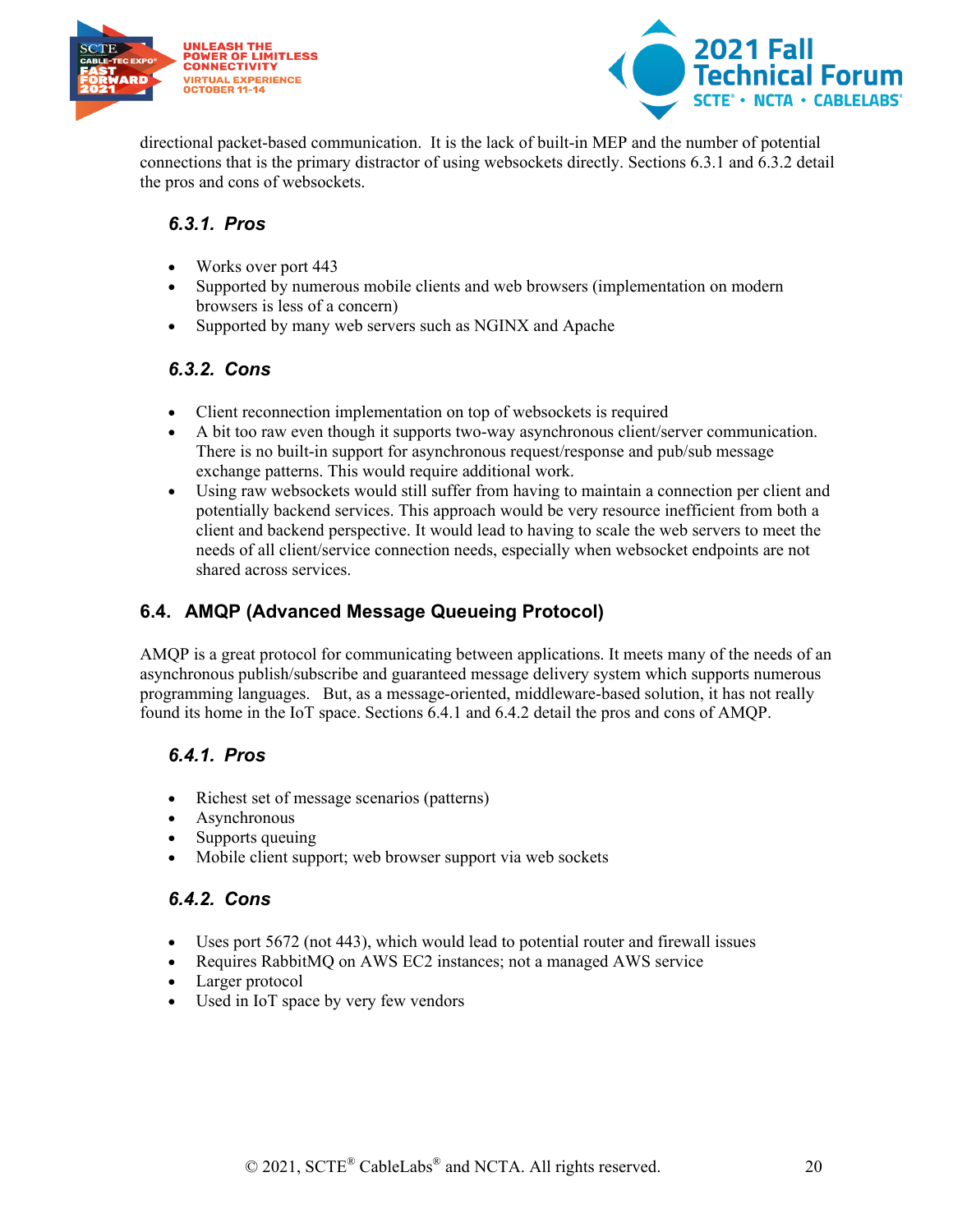



### <span id="page-20-0"></span>**6.5. XMPP (eXtensible Messaging and Presence Protocol)**

<span id="page-20-1"></span>Extensible Messaging and Presence Protocol is an open communication protocol designed for instant messaging, presence information, and contact list maintenance. Based on XML, it enables the near-realtime exchange of structured data between two or more network entities.

#### *6.5.1. Pros*

- Support for message read, write, and consume
- Extended messaging and presence protocols
- Used for two-way chat and push notifications

#### <span id="page-20-2"></span>*6.5.2. Cons*

- Uses port 5222 (not 443) which would lead to potential router and firewall issues
- Requires an XMPP/Jabber server on EC2 instances; not a managed AWS service
- It's XML-based, not JSON

#### <span id="page-20-3"></span>**6.6. MQTT**

<span id="page-20-4"></span>MQTT, as described in this paper, is a mature, stable, and feature rich messaging transport system. It delivers on all the key evaluation criteria. Sections 6.6.1 and 6.6.2 detail the pros and cons of MQTT.

#### *6.6.1. Pros*

- Provides a backend service the ability to publish notifications without the added complexity of implementing a long polling or websocket mechanism, as well as message routing within the context of each individual service. Aggregating and pushing the responsibility to the MQTT Message Broker decouples this problem from the client and underlying services. Note: MQTT also handles session persistence by delivering missed messages to the client.
- Provides a means to multiplex notifications across 1 or more topics grouped by backend service responsibility; the MQTT Message broker inherently supports message routing via topics.
- Only one secure client connection to the MQTT Message broker is required, allowing for simpler configurations for clients, load balancers, security policies, etc
- JWT and X.509 certificate-based authorization support
- Support for port 443
- Supports asynchronous message patterns (i.e. pub/sub)
- Assured delivery (3 QoS levels) and retained messages which provide flexible options for Client/Server.
- Supports the "last will & testament" feature that notifies other clients of an ungraceful disconnected of gateway-based devices
- Multiple subscriptions are 'multiplexed' over one connection
- Smaller size on the wire minimum compressed header
- Great for a resource-constrained device, low bandwidth conditions, and high latency networks
- Brokers support millions of connected devices
- Easy to route messages to topic subscriber(s)
- Used in mobile applications, web clients, and devices for numerous IoT-based applications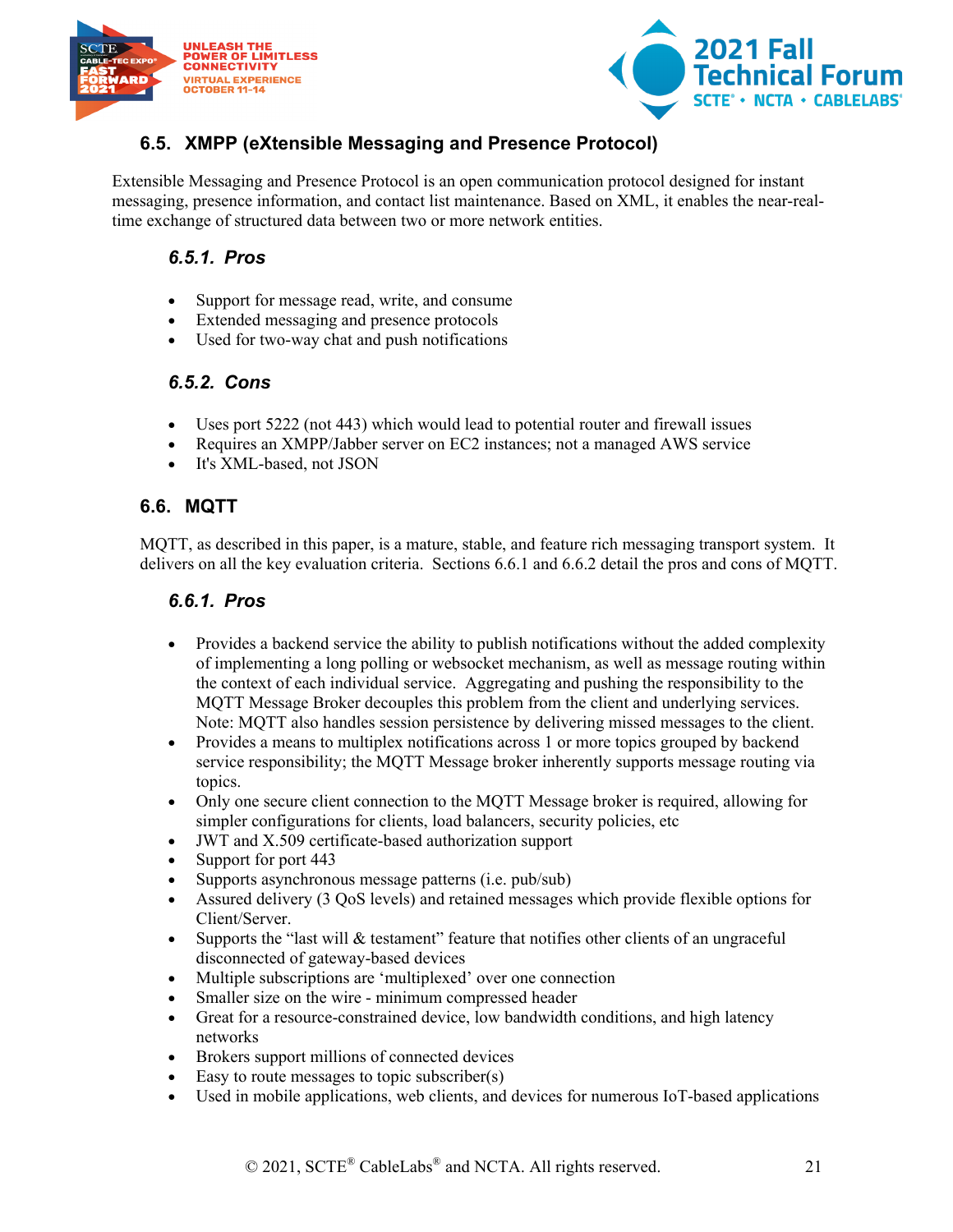



- Lightweight implementation for embedded clients
- Power-efficient due to no-polling, shorter messages
- Less resources consumed compared to long polls on server.
- Support for many programming languages

#### <span id="page-21-0"></span>*6.6.2. Cons*

- MQTT is based on the OASIS standard (OASIS-open.org), which is not preferred by some vendors
- Fixed headers and options apply if extensibility is required

#### <span id="page-21-1"></span>**6.7. Decision**

In the end, after numerous discussions, careful consideration, and weighing the options based on the selection criteria, MQTT was the clear choice. Our Mobile/Web Client and Gateway teams decided that MQTT was the preferred communication protocol for messaging to/from the IoT Platform.

## <span id="page-21-2"></span>**7. Conclusion**

The Xfinity Mobile and Platform teams worked together to implement data models and topic structures for MQTT communications that are standardized and extensible across any device type and payload size. Its robust security, enabled by custom authorizers, ensures that mobile/web clients and devices can only publish and subscribe to topics relevant for the operator and subscriber's account.

By contrast, API semantics based on HTTP and other communication protocols have fallen short when it comes to satisfying the need to support secure, asynchronous notifications across the convergence of application clients, gateways, and backend service(s). The use of MQTT, in addition to the use of HTTP API semantics, fulfills the need to extend the API semantics to include asynchronous notifications using a Publish/Subscribe MEP.

We chose MQTT as a protocol for mobile-to-platform communications as well as Residential Gatewayto-platform communications. Its maturity as a lightweight, scalable, and robust protocol has proven itself in our production deployment of millions of clients.